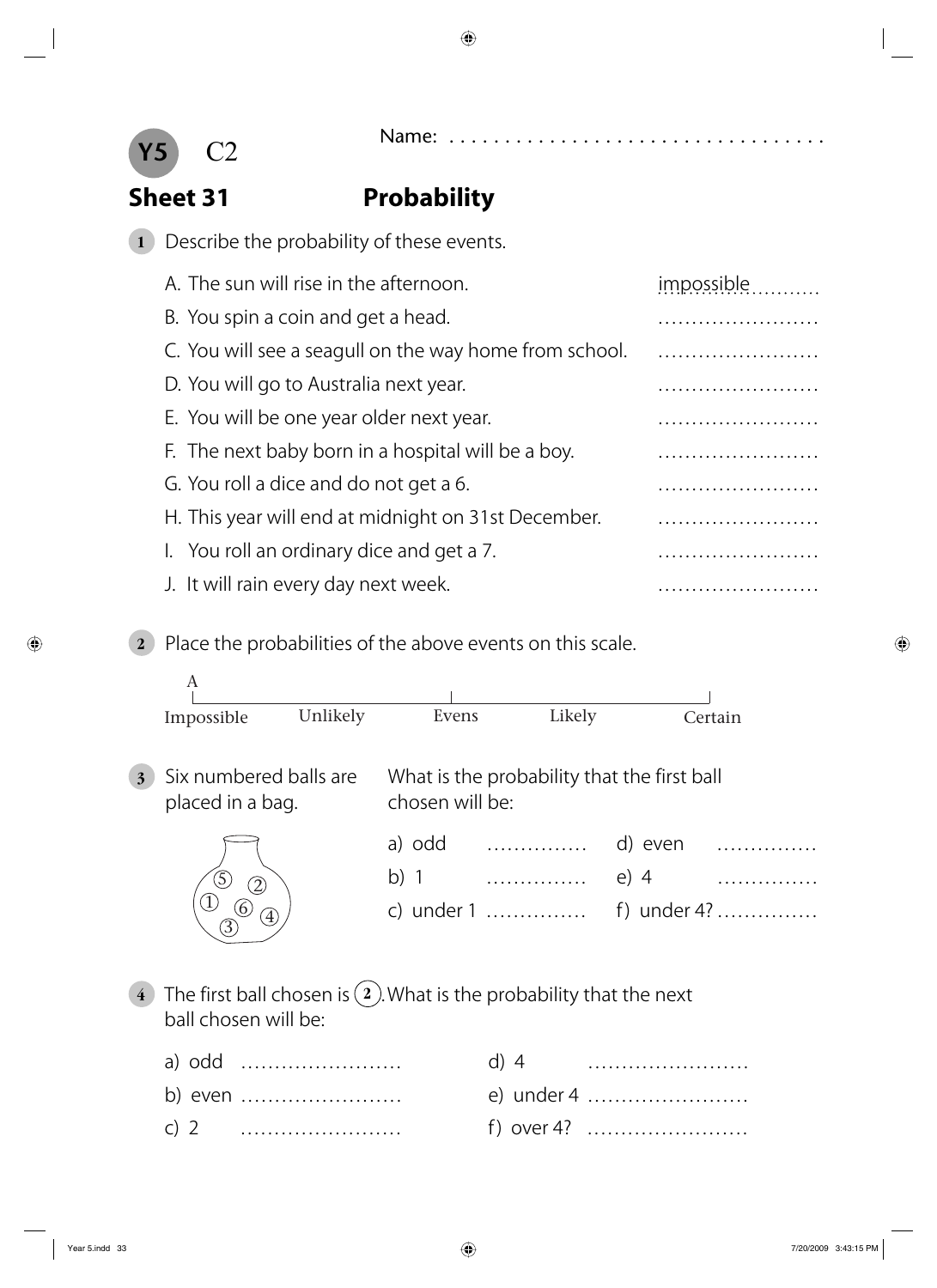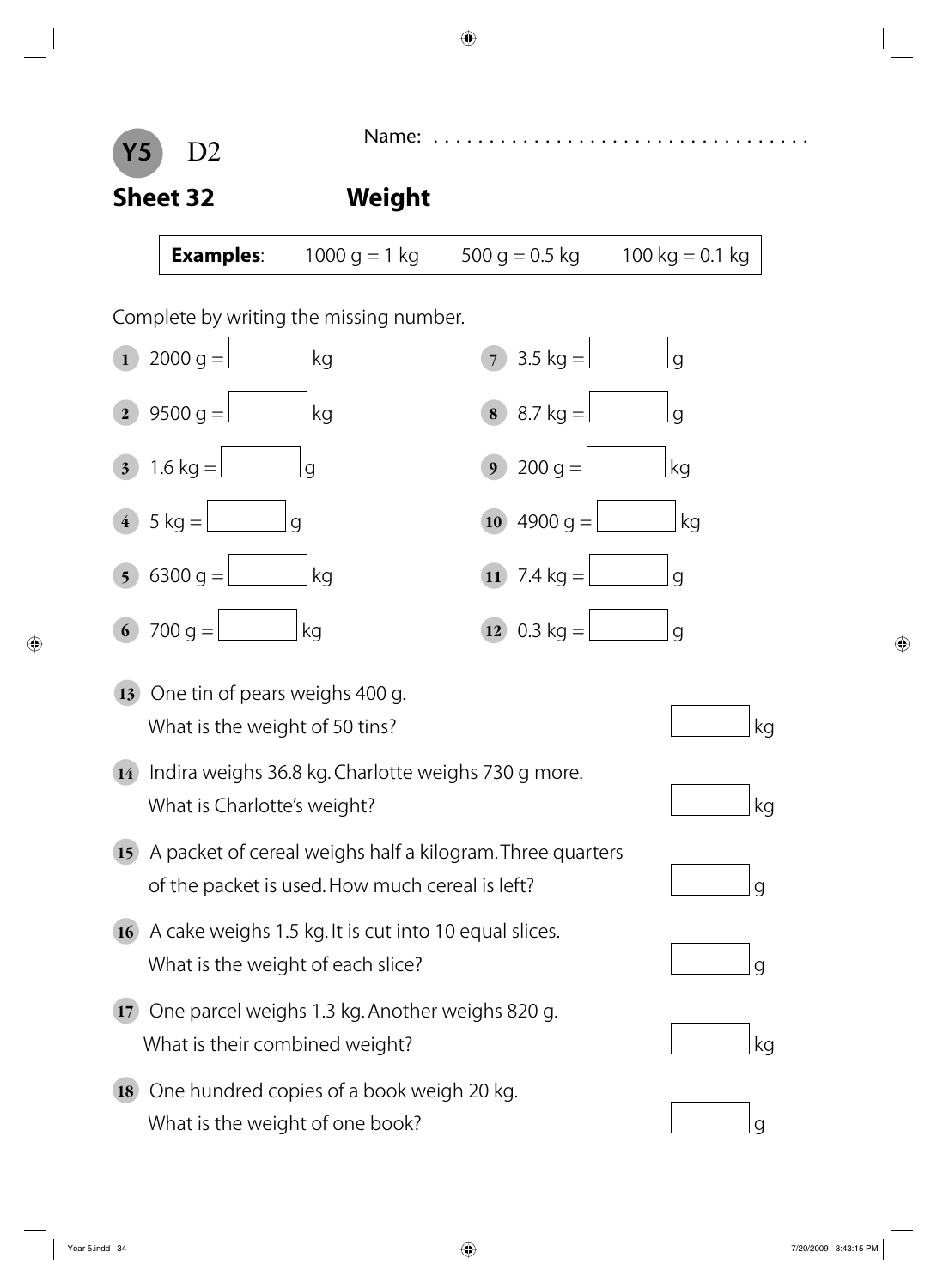# **Y5 Sheet 33 Written Method (+/–)**

Name: . . . . . . . . . . . . . . . . . . . . . . . . . . . . . . . . . . D2

|                                    | <b>Examples</b> |                | 6295<br>$+1487$<br>7782 | 18.79<br>$+ 3.45$<br>$\frac{22.24}{1}$ | 2 14 6 12<br>3472<br>$-1769$<br>1703 | $\overset{4}{5}\overset{14}{4}\overset{6}{.7}\overset{13}{3}$<br>$-16.28$<br>38.45 |  |
|------------------------------------|-----------------|----------------|-------------------------|----------------------------------------|--------------------------------------|------------------------------------------------------------------------------------|--|
| Work out                           |                 |                |                         |                                        |                                      |                                                                                    |  |
| $\mathbf{1}$                       | 1749<br>$+1736$ | 7 <sup>1</sup> | 271.4<br>$+ 69.3$       | 13                                     | 2363<br>$-1188$                      | 19<br>460.8<br>$-123.7$                                                            |  |
| $\overline{2}$                     | 2857<br>$+1194$ | 8              | 30.53<br>$+23.74$       | 14                                     | 4721<br>$-2349$                      | 20<br>60.51<br>$-23.43$                                                            |  |
| 3 <sup>1</sup>                     | 4385<br>$+1514$ | 9 <sub>1</sub> | 457.5<br>$+236.2$       | 15 <sup>2</sup>                        | 5085<br>$-3167$                      | 963.4<br>21<br>$-747.5$                                                            |  |
| $\overline{\mathbf{4}}$<br>$+2686$ | 2594            | 10             | 34.36<br>$+12.87$       | 16                                     | 8149<br>3294                         | 72.52<br>22<br>59.46                                                               |  |
| 5 <sup>5</sup>                     | 3984<br>$+1467$ | 11)            | 269.9<br>$+163.5$       | 17                                     | 7574<br>$-2355$                      | 533.6<br>23<br>$-184.1$                                                            |  |
| 6                                  | 5365<br>$+2782$ | 12             | 38.76<br>$+25.89$       | 18                                     | 9522<br>-4279                        | 87.36<br>24<br>$-51.28$                                                            |  |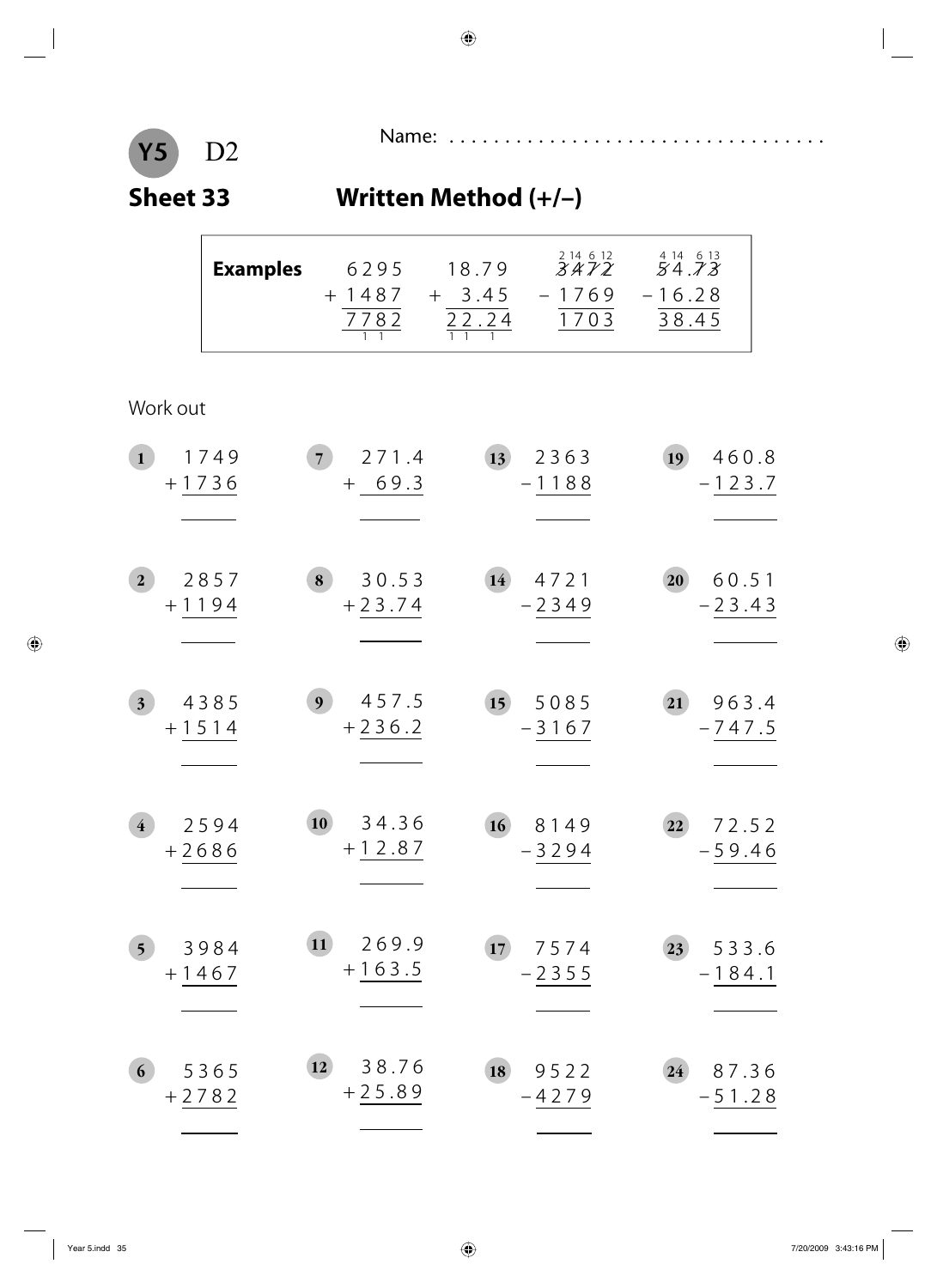

### **Sheet 34 Written Method (×/÷)**

Some problems have been completed as examples.

| 259                | 265                                             | 458                       | 428                        |
|--------------------|-------------------------------------------------|---------------------------|----------------------------|
|                    | $\overline{\mathbf{3}}$                         | 5 <sup>5</sup>            | $\overline{7}$             |
| 8                  | $\overline{7}$                                  | $\overline{\phantom{0}3}$ | $\overline{7}$             |
| $\times$           | $\times$                                        | $\times$                  | $\times$                   |
| $\frac{1672}{147}$ |                                                 |                           |                            |
| 648                | 337                                             | 126                       | 259                        |
| $\mathbf{2}$       | $\overline{\mathbf{4}}$                         | 6 <sup>1</sup>            | 8                          |
| $\times$ 2         | $\times$ 6                                      | $\times$ 9                | $\overline{5}$<br>$\times$ |
|                    |                                                 |                           |                            |
|                    | Show your working. Write the answer in the box. |                           |                            |
| $4.6 \times 7$     | 10 $9.5 \times 4$                               | $8.2 \times 8$            | $5.9 \times 5$             |
| $\boldsymbol{9}$   |                                                 | $\vert$ 11                | 12                         |

Work out. Write the answer in the box.

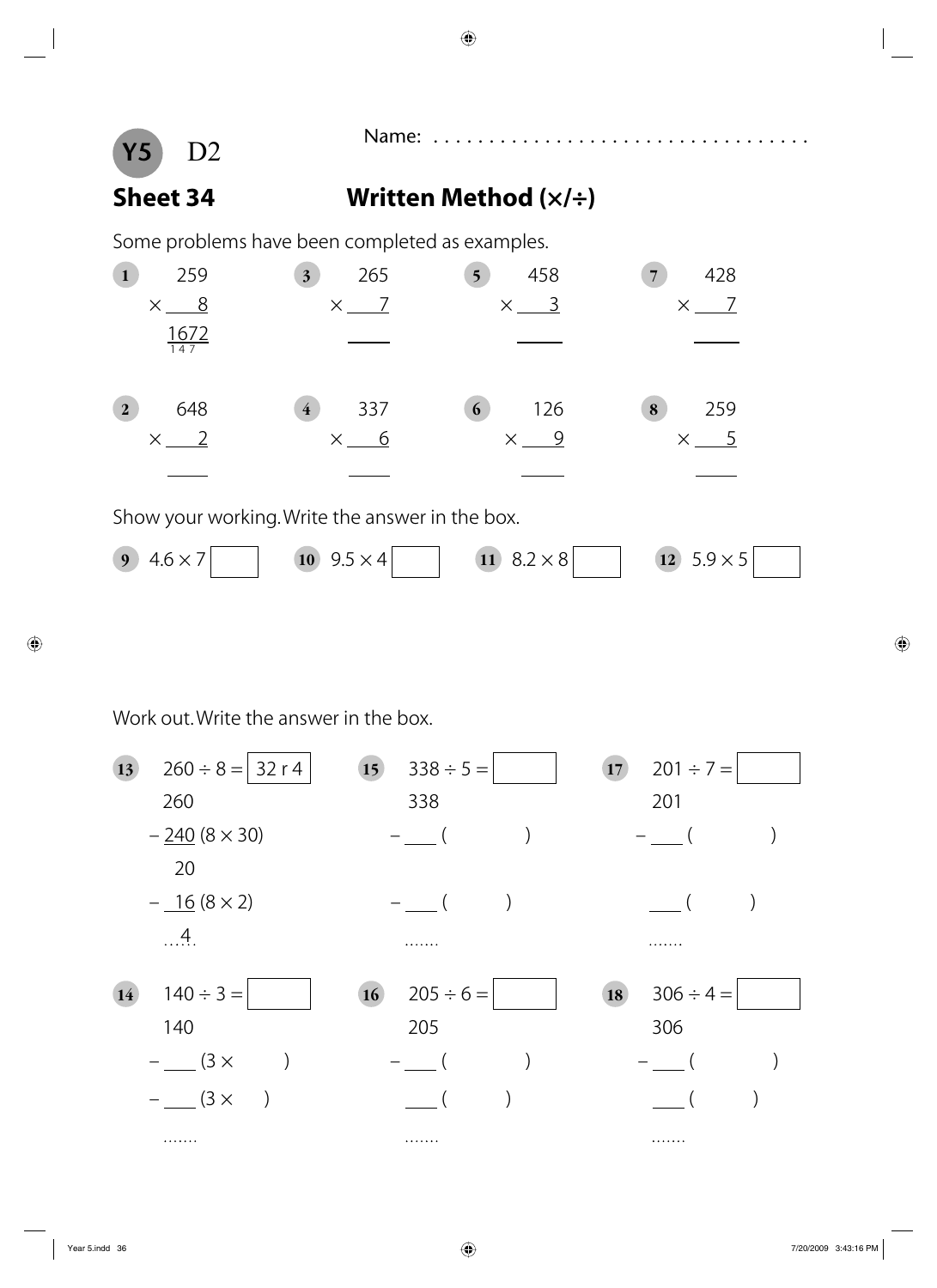

### **Sheet 35 Area and Perimeter**

| <b>Example</b> | Area = $(6 \times 4)$ cm <sup>2</sup> | Perimeter = $2 \times (6 + 4)$ cm |
|----------------|---------------------------------------|-----------------------------------|
| 6 cm           | $= 24$ cm <sup>2</sup>                | $= 2 \times 10$ cm                |
|                |                                       | $= 20$ cm                         |
|                | 4 cm                                  |                                   |

Measure each rectangle and fill in the boxes.



**3** Complete the table showing the measurements of rectangles.

| Length    | 8 cm | 7 cm               | 9 cm  |                    |       |                   |
|-----------|------|--------------------|-------|--------------------|-------|-------------------|
| Breadth   | 2 cm |                    |       | 6 cm               | 4 cm  | 5 cm              |
| Perimeter |      |                    | 24 cm |                    | 28 cm |                   |
| Area      |      | 35 cm <sup>2</sup> |       | 48 cm <sup>2</sup> |       | $60 \text{ cm}^2$ |

Write the perimeter of each shape. All lengths are in centimetres.



- **6** A square field has an area of 10 000 m2 . What is its perimeter? More many contract to the set of the set of the set of the set of the set of the set of the set of the set of the set of the set of the set of the set of the set of the set of the set of the set of t
- **7** A square garden has a perimeter of 80 metres. What is its area?  $\mathsf{m}^2$



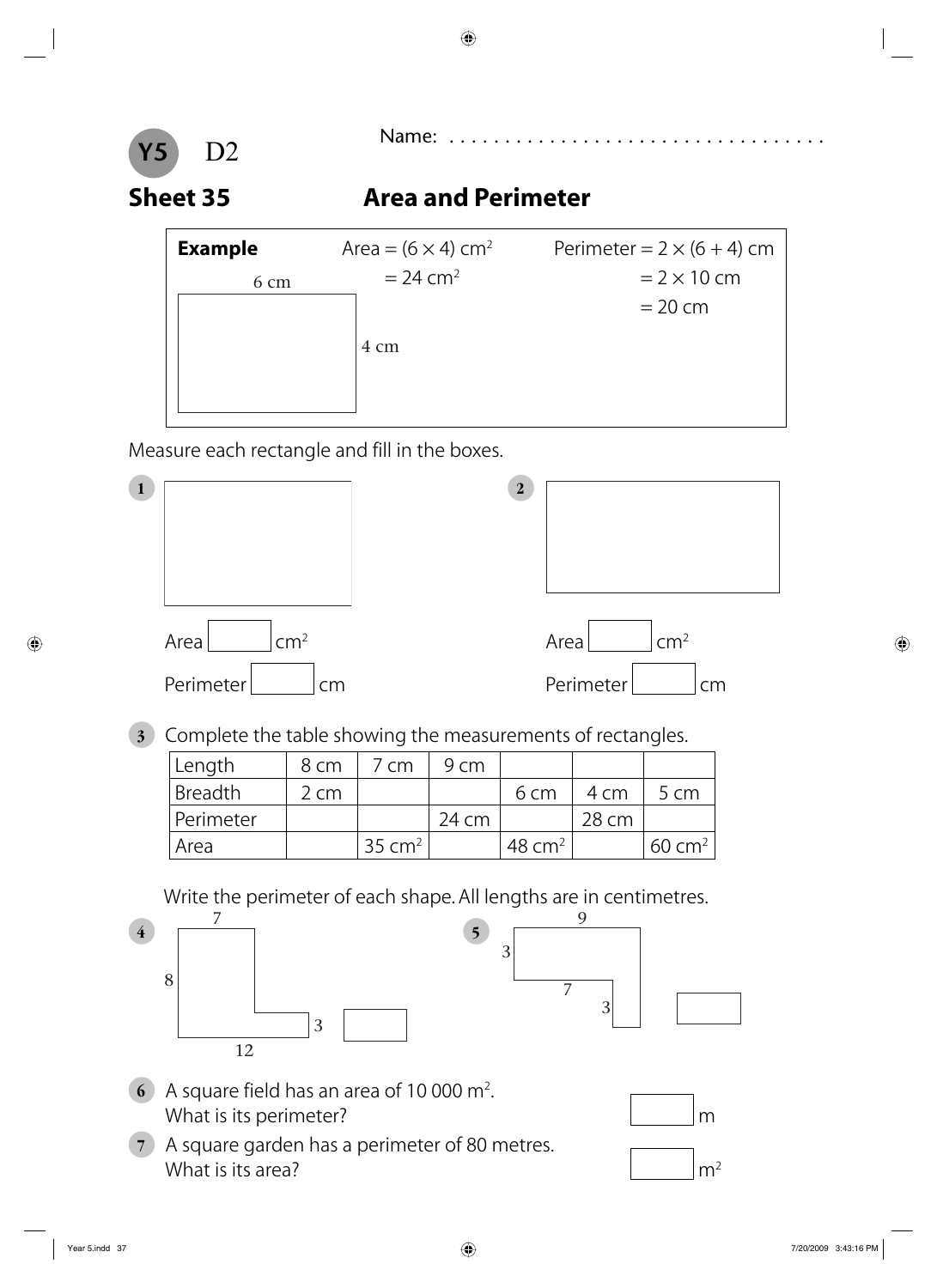# **Y5 Sheet 36 Angles**

 $A\widehat{O}E = 45^\circ$ 





Give the measurement of each angle to the nearest 5°.

| 1 $\widehat{AOD}$ 5 $\widehat{AOH}$ 9 $\widehat{ZOL}$ 13 $\widehat{ZOM}$  |  |
|---------------------------------------------------------------------------|--|
| 2 $\widehat{AOK}$ 6 $\widehat{AOL}$ 10 $\widehat{ZOE}$ 14 $\widehat{ZOF}$ |  |
| 3 AÔF  7 AÔB  11 ZÔJ  15 ZÔK                                              |  |
| 4 $\widehat{AOM}$ 8 $\widehat{AOL}$ 12 $\widehat{ZOB}$ 16 $\widehat{ZOG}$ |  |

Write the angles of each quadrilateral in order of size, smallest first.







Estimate each angle to the nearest 5°.

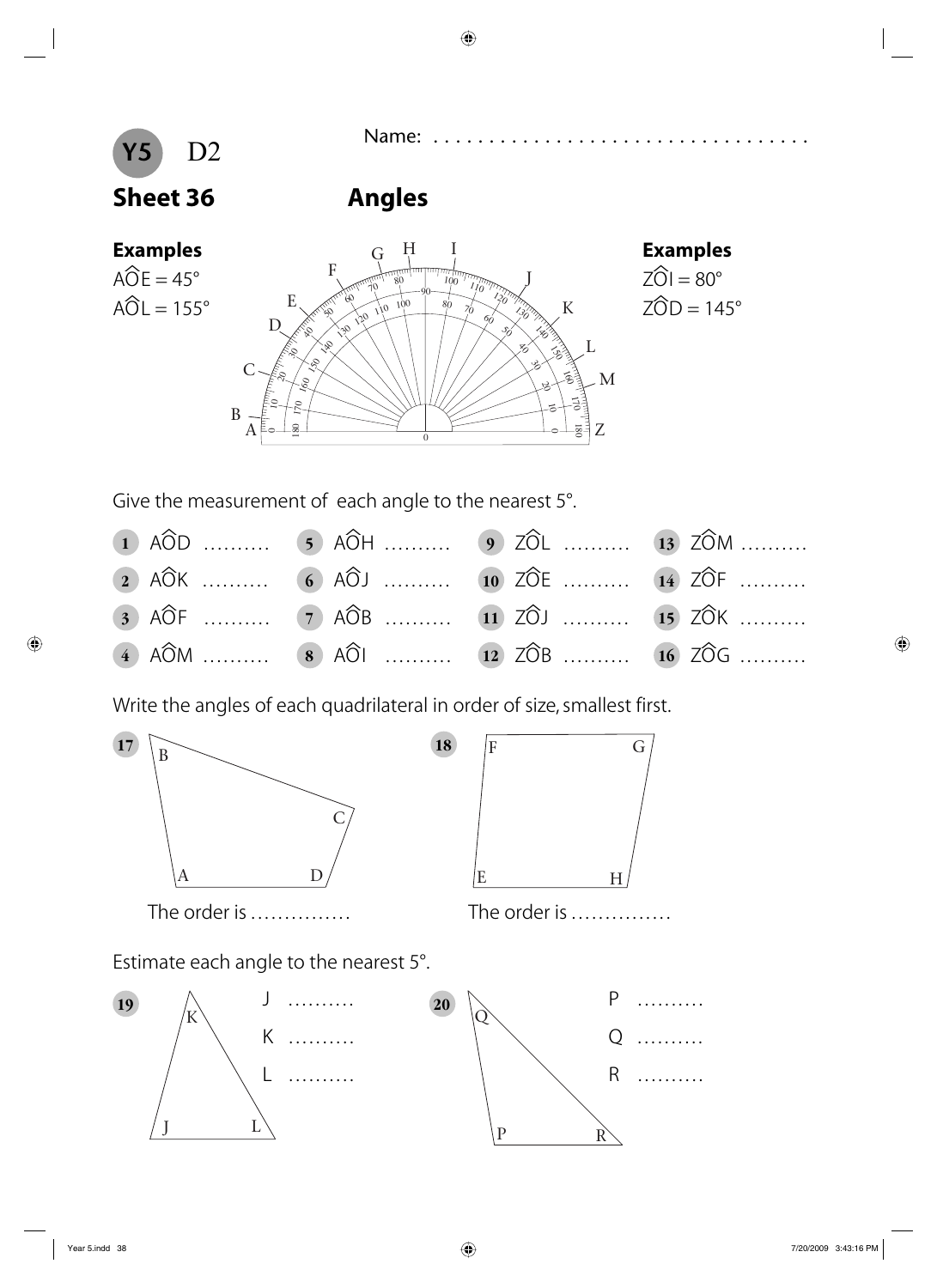



### **Sheet 37 Doubling and Halving Decimals**

| <b>Examples</b> | $3.8 \times 2 = (3 + 0.8) \times 2$ | $0.92 \div 2 = (0.9 + 0.02) \div 2$ |
|-----------------|-------------------------------------|-------------------------------------|
|                 | $= 6 + 1.6$                         | $= 0.45 + 0.01$                     |
|                 | $= 7.6$                             | $= 0.46$                            |

Fill in the boxes



Double these numbers. The state of Halve these numbers.

- **7** 0.16 . . . . . . . . . . **11** 2.5 . . . . . . . . . . **15** 0.64 . . . . . . . . . . **19** 0.58 . . . . . . . . . . **8** 7.4 . . . . . . . . . . **12** 0.91 . . . . . . . . . . **16** 8.6 . . . . . . . . . . **20** 9.2 . . . . . . . . . .
- **9** 0.52 . . . . . . . . **13** 6.3 . . . . . . . . **17** 0.38 . . . . . . . . **21** 0.74 . . . . . . . . . .
- **10** 5.7 . . . . . . . . **14** 0.89 . . . . . . . **18** 1.4 . . . . . . . . . 22 3.6 . . . . . . . . .

Find the number half way between each pair of numbers.

- **23** 8 and 7.6 . . . . . . . . . . **27** 7.8 and 8.6 . . . . . . . . . .
- **25** 0.1 and 0.2 . . . . . . . . . **29** 5.3 and 5.8 . . . . . . . . . . . . . . .
- **26** 0.25 and 0.45 . . . . . . . . . . **30** 6.7 and 7 . . . . . . . . . .
- 
- **24** 2.22 and 2.3 . . . . . . . . . . **28** 3.1 and 2.8 . . . . . . . . . .
	-
	-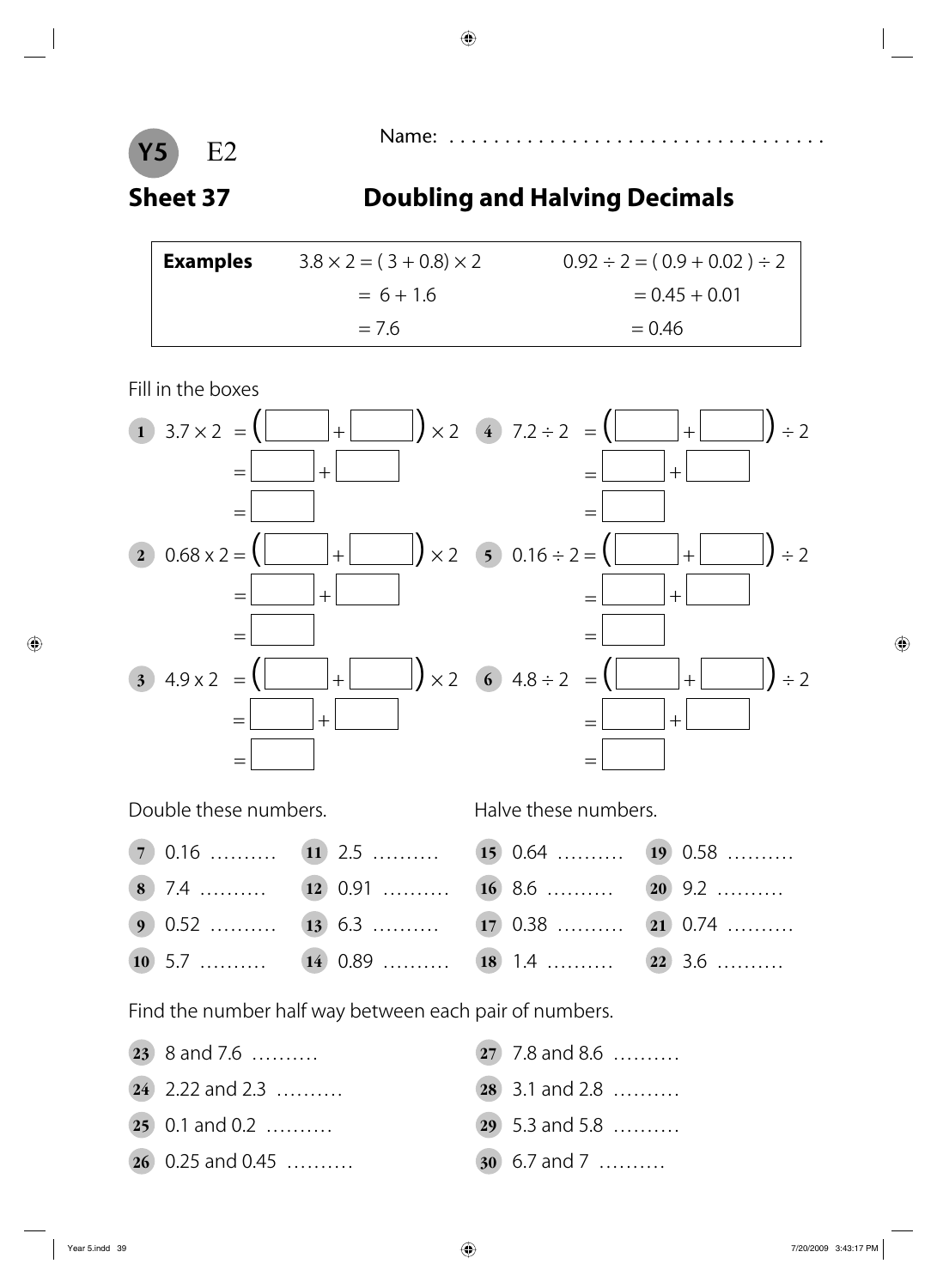

## **Sheet 38 Fractions, Decimals, Percentages**

Write each shaded shape as a **5** Complete the table. fraction, a decimal and a percentage.



| Fractions                        | Decimals | Percentages |
|----------------------------------|----------|-------------|
| 29                               | 0.29     | 29%         |
| $\frac{1}{100}$<br>$\frac{1}{4}$ |          |             |
|                                  |          | 20%         |
|                                  | 0.75     |             |
|                                  | 0.4      |             |
| $\frac{93}{100}$                 |          |             |
|                                  | 0.1      |             |
|                                  |          | 50%         |
| $rac{1}{5}$                      |          |             |
|                                  |          | 80%         |
|                                  | 0.03     |             |
|                                  |          | 1%          |
| 1<br>20                          |          |             |

Fill in the boxes.

%

surface is covered with water. The same is absent.

- **6** One quarter of the children **8** Petra scored 83 out of 100 in at a football club are girls. her Science Test. 4. Most her % are boys. The same control of the answers were wrong.
- **7** Seven tenths of the Earth's **9** There are 50 children in Year 5.

% is land.  $\sqrt{8}$  is land.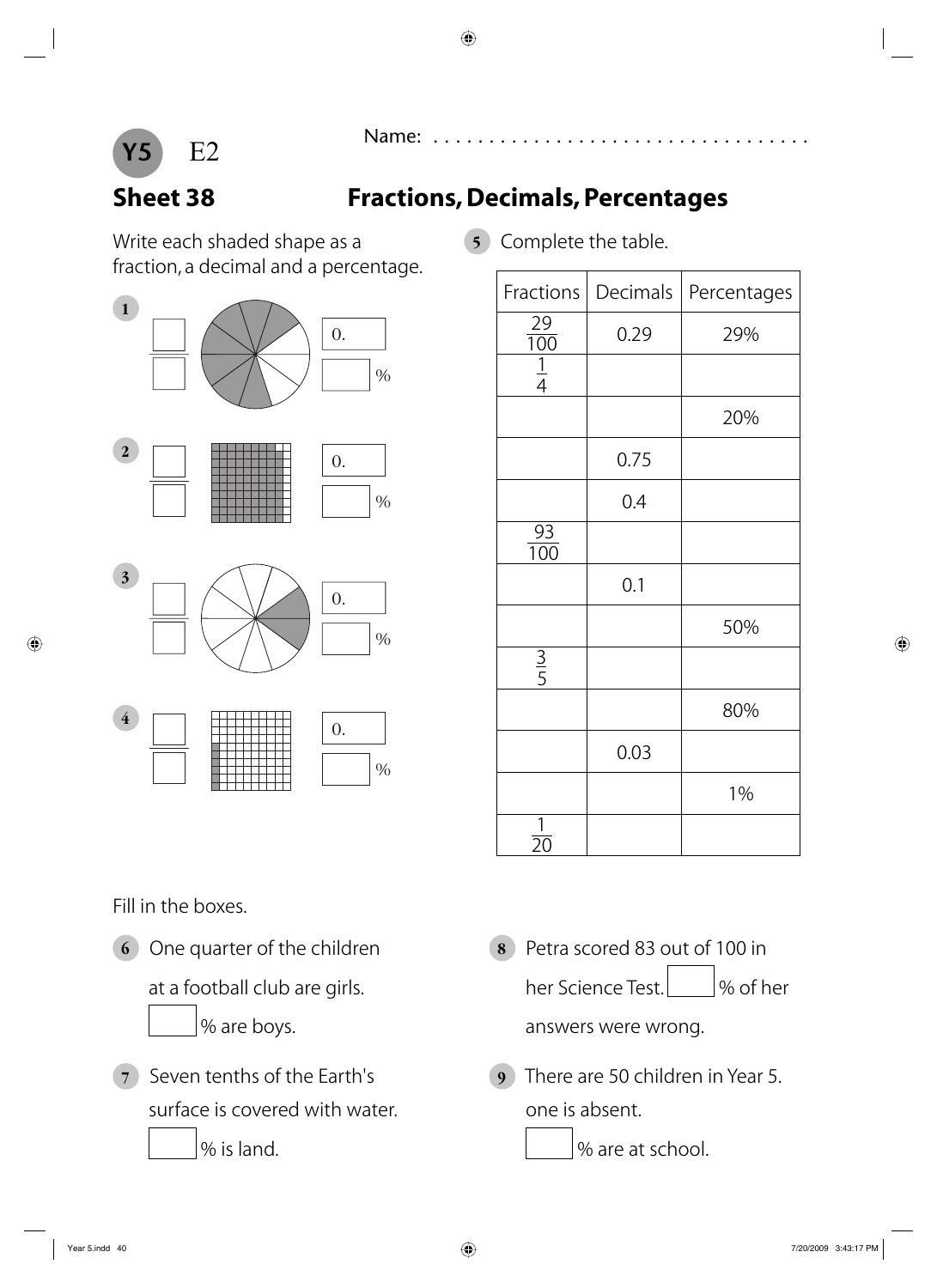

## **Sheet 39 Fractions, Percentages of Amounts**

| Examples $\frac{3}{5}$ of 90p                               | 10% of 60            | 30% of 90p = $\frac{3}{10}$ of 90p                           |
|-------------------------------------------------------------|----------------------|--------------------------------------------------------------|
| $\left(\frac{1}{5} \text{ of } 90 \text{p}\right) \times 3$ | $\frac{1}{10}$ of 60 | $\left(\frac{1}{10} \text{ of } 90 \text{p}\right) \times 3$ |
| $18p \times 3$                                              |                      | $9p \times 3$                                                |
| 54 <sub>p</sub>                                             |                      | 27p                                                          |

Work out

| 1 $\frac{1}{10}$ of 110        | 5 $\frac{3}{10}$ of 80     |                      |                              |
|--------------------------------|----------------------------|----------------------|------------------------------|
| 2 $\frac{7}{10}$ of 60         | 6 $\frac{1}{10}$ of 230    |                      | 10 $\frac{5}{8}$ of 40 cm cm |
| $3\frac{3}{4}$ of 60           | 7 $\frac{1}{6}$ of 90 p  p |                      | 11 $\frac{3}{4}$ of 1 m cm   |
| 4 $\frac{2}{5}$ of 45          |                            |                      | 12 $\frac{9}{10}$ of 1m cm   |
| Work out                       |                            |                      |                              |
| $(13)$ 10% of 60               | $(17)$ 30% of 250          |                      | $(21)$ 10% of £2.50          |
| $(14)$ 20% of 55               | $(18)$ 75% of 1000         |                      | ( $22$ ) 25% of £1.20        |
| $(15)$ 50 % of 150             | $(19)$ 50 % of £9          |                      | (23) 70% of £3.50            |
| $(16)$ 25% of 60               | $(20)$ 40% of 60p          |                      | $(24)$ 90% of £2.00          |
| 25 40 biscuits in a packet.    | 27                         |                      | City scored 70 goals.        |
| Five eighths are eaten.        |                            | 40% were headers.    |                              |
| biscuits are left.             |                            |                      | goals were headers.          |
| 28 children in a class.<br>26) | <b>28</b>                  | A dress costs £30.   |                              |
| Four sevenths are boys.        |                            |                      | There is 25% off in a sale.  |
| are girls.                     |                            | The new price is $f$ |                              |
|                                |                            |                      |                              |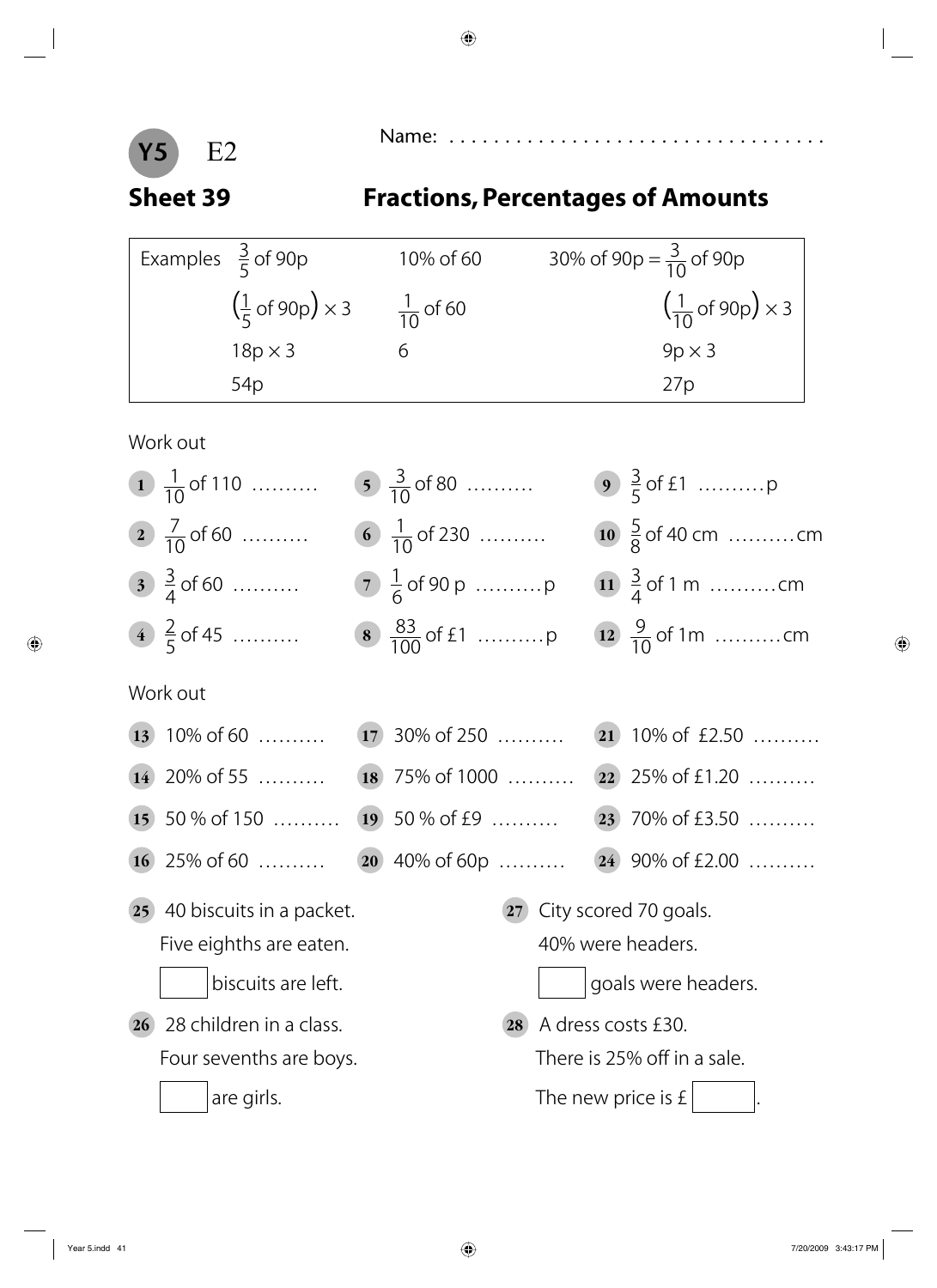

|                         | <b>Sheet 40</b>                                 | <b>Scaling</b>                                                                  |
|-------------------------|-------------------------------------------------|---------------------------------------------------------------------------------|
|                         | Fill in the boxes.                              |                                                                                 |
|                         | A necklace is made using this pattern of beads. |                                                                                 |
|                         |                                                 |                                                                                 |
|                         | How many white beads are there if there are:    |                                                                                 |
|                         | a) 6 black beads                                | b) 40 beads altogether?                                                         |
| $\bf{2}$                | How many black beads are there for every:       |                                                                                 |
|                         | a) 20 white beads                               | b) 35 white beads?                                                              |
| $\overline{\mathbf{3}}$ | How many white beads are there in every:        |                                                                                 |
|                         | a) 24 beads                                     | b) $64$ beads?                                                                  |
| $\overline{\textbf{4}}$ |                                                 | There are two adults for every nine children on a trip.                         |
|                         | There are 8 adults and                          | children on the trip.                                                           |
| 5 <sup>5</sup>          |                                                 | Five customers in a supermarket spent £20 or more for every two who spent       |
|                         |                                                 | spent less than £20.<br>less than £20.250 customers spent £20 or more.          |
| 6                       |                                                 | Peter has three fiction books for every four non-fiction. He has 60 fiction and |
|                         | non-fiction books.                              |                                                                                 |
|                         |                                                 | In April it rained on 3 days for every 2 dry days. It rained on 18 days and was |
|                         | dry on<br>days.                                 |                                                                                 |
| 8                       |                                                 | In Year 5 there are 6 boys for every 5 girls. There are 30 boys in the Year and |
|                         | girls.                                          |                                                                                 |
| 9                       |                                                 | Four cars passing a school had no passengers for every three with at least one  |
|                         |                                                 | passenger. Altogether 56 cars passed the school.<br>had no passengers.          |
|                         | had at least one passenger.                     |                                                                                 |
| <b>10</b>               |                                                 | Eighty members of a football club vote for their new club captain. Seven in     |

ten members vote for Lionel. Lionel wins votes. people vote for other candidates.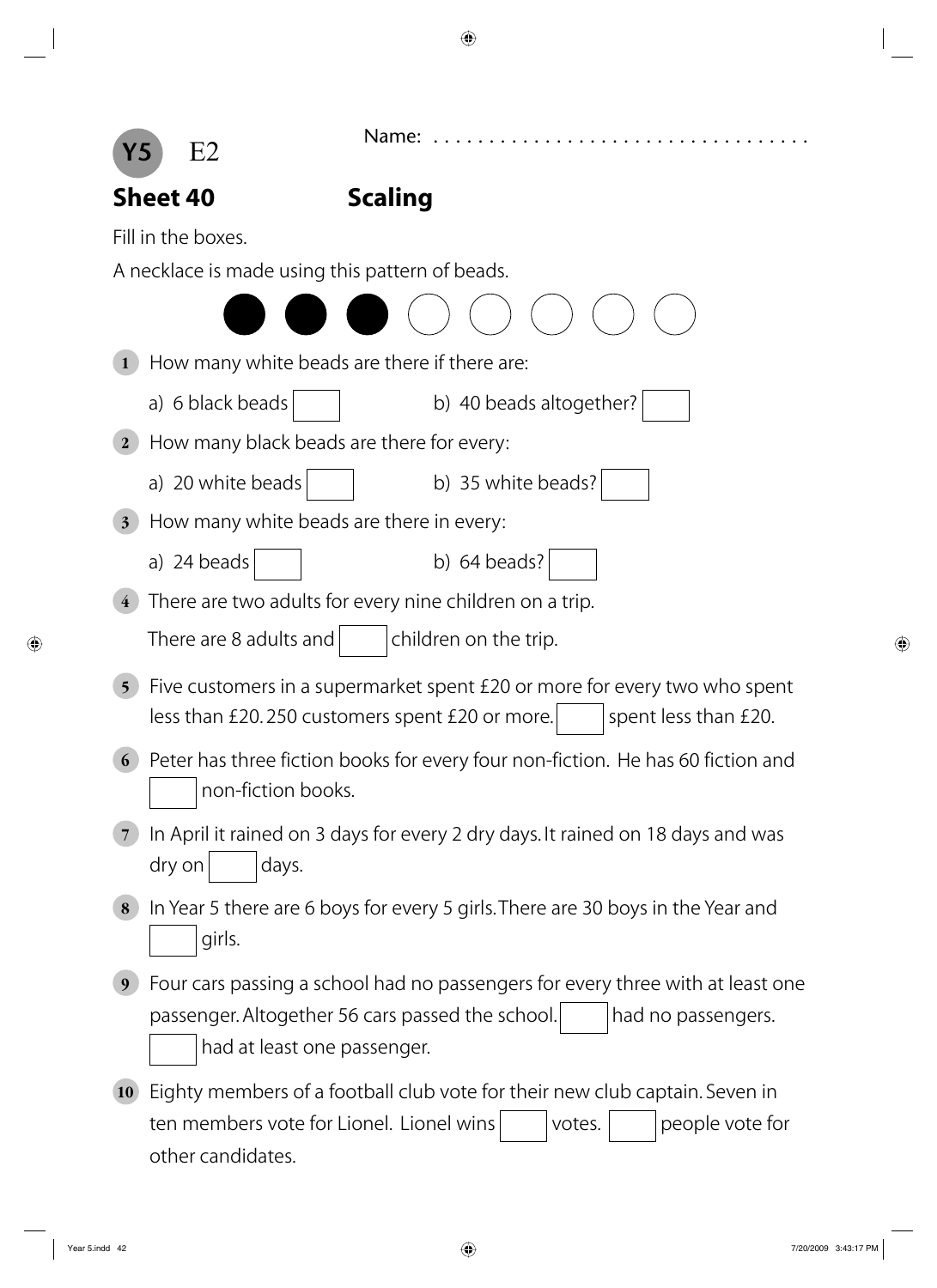**Y5**

Name: . . . . . . . . . . . . . . . . . . . . . . . . . . . . . . . . . . A3

### **Sheet 41 Ordering and Rounding Decimals**

Draw a circle around the larger of each pair of numbers.

| $\mathbf{1}$   | 2.5  | 2.45                                                    | $3 \mid 7.99$ |              | 9.7                          | $5 \mid 1.1$ | 1.07           |
|----------------|------|---------------------------------------------------------|---------------|--------------|------------------------------|--------------|----------------|
| $\overline{2}$ | 4.35 | 3.54                                                    |               | $4 \ 6.75$   | 7.56                         | $6)$ 3.38    | 3.8            |
|                |      | (7) Locate the numbers on the line.                     |               |              |                              |              |                |
|                |      |                                                         |               |              | 1.03 0.99 0.92 1.0 1.07 0.96 |              |                |
|                |      | 0.9                                                     |               |              |                              | 1.1          |                |
|                |      | Arrange the decimals in order. Start with the smallest. |               |              |                              |              |                |
|                |      |                                                         |               |              |                              |              |                |
|                |      |                                                         |               |              |                              |              |                |
|                |      |                                                         |               |              |                              |              |                |
|                |      |                                                         |               |              |                              |              |                |
|                |      |                                                         |               |              |                              |              |                |
|                |      | Round to the nearest:                                   |               |              |                              |              |                |
| pound          |      |                                                         |               | whole number |                              | metre        |                |
|                |      | $13$ £2.48 $\frac{2}{3}$                                |               |              | $\boxed{19}$ 18.27           |              | $(25)$ 3.37 m  |
|                |      | $(14)$ £15.61                                           |               |              | $20\,5.72\,$                 |              | $26$ 24.7 m    |
|                |      | 15 £8.27                                                |               |              | $(21)$ 35.9                  |              | $(27)$ 12.05 m |
|                |      | $16$ £29.70                                             |               |              | $(22)$ 1.08                  |              | $(28)$ 39.51 m |
|                |      | 17 £11.39                                               |               |              | $(23)$ 27.54                 |              | $(29)$ 7.18 m  |
|                |      | 18 $f4.52$                                              |               |              | $(24)$ 9.6                   |              | $30\,$ 53.49 m |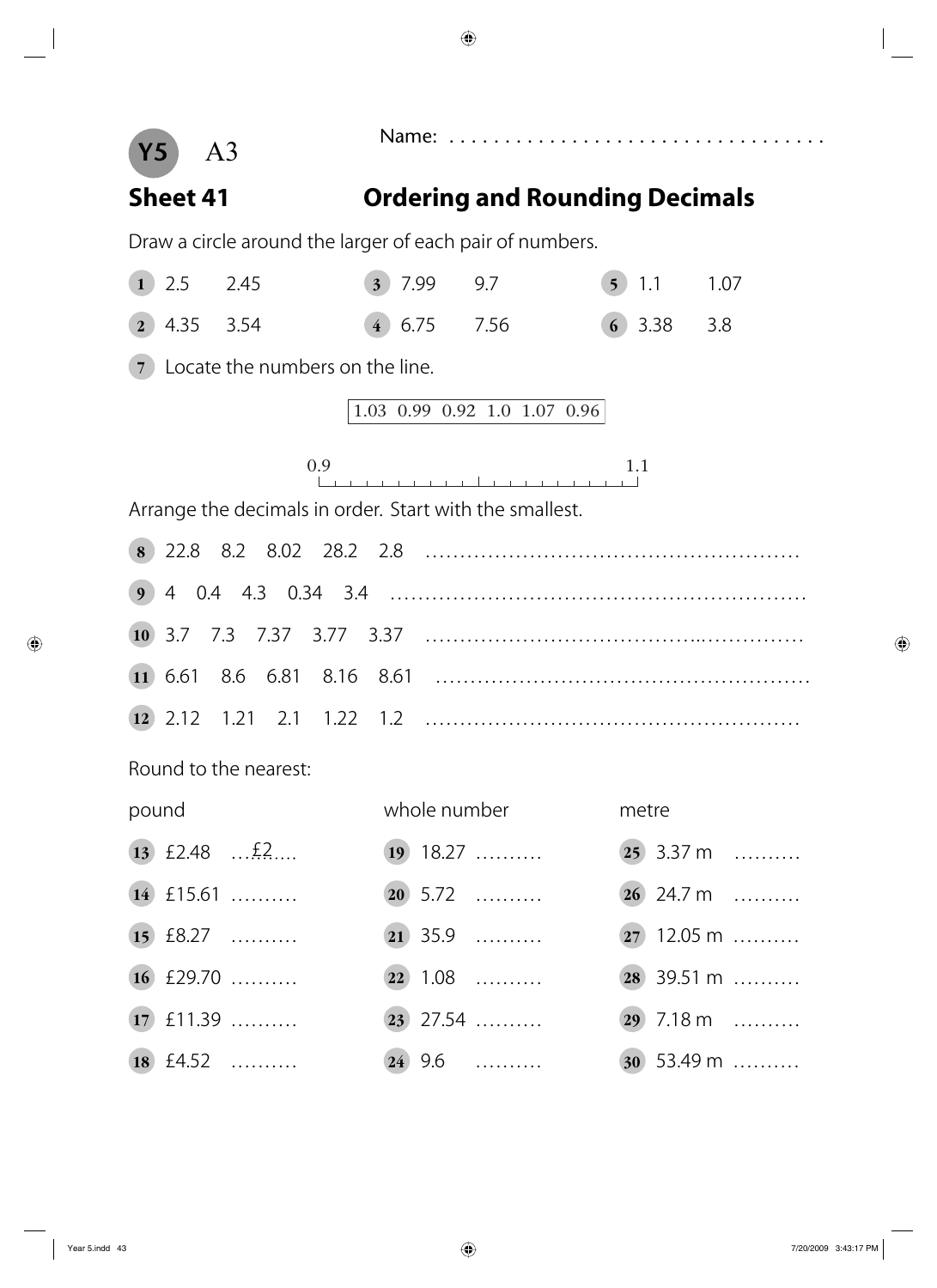

### **Sheet 42 Counting in Decimal Steps**

| Examples                                  | $+0.6$ $+0.6$ $+0.6$ $+0.6$                                            |                      |
|-------------------------------------------|------------------------------------------------------------------------|----------------------|
| Count on 4 steps of 0.6                   |                                                                        | $0.6 \times 4 = 2.4$ |
| Count back in steps of<br>$0.05$ from 0.3 | $-0.05 - 0.05 - 0.05 - 0.05 - 0.05 - 0.05$<br>$\mathbf{\Omega}$<br>0.3 | $0.3 \div 0.05 = 6$  |

|  | 1 Start at 0. Count on 6 steps of 0.3. |   |
|--|----------------------------------------|---|
|  |                                        |   |
|  |                                        | . |
|  |                                        |   |

- **2** Start at 0. Count on 5 steps of 0.7. . . . . . . . . . .
- **3** Start at 0. Count on 9 steps of 0.02. .........
- 4 Start at 0. Count on 4 steps of 0.9 ..........
- **5** Start at 0. Count on 7 steps of 0.06. .........

| 6 How many steps of 0.4 are needed to reach 2.0?     |  |
|------------------------------------------------------|--|
| (7) How many steps of 0.08 are needed to reach 0.24? |  |
| 8 How many steps of 0.5 are needed to reach 4.5?     |  |
| 9 How many steps of 0.03 are needed to reach 0.21?   |  |
| 10 How many steps of 0.07 are needed to reach 0.56?  |  |

### Work out

| 11 $0.2 \times 7$      |  | 16 $6.4 \div 0.8$        |  |
|------------------------|--|--------------------------|--|
| $(12)$ 0.05 $\times$ 5 |  | $(17)$ 0.12 ÷ 0.02       |  |
| 13 $0.09 \times 8$     |  | $18$ 6.3 ÷ 0.9           |  |
| $140.6 \times 9$       |  | $19 \quad 0.3 \div 0.06$ |  |
| 15 $0.04 \times 7$     |  | 20 $4.2 \div 0.7$        |  |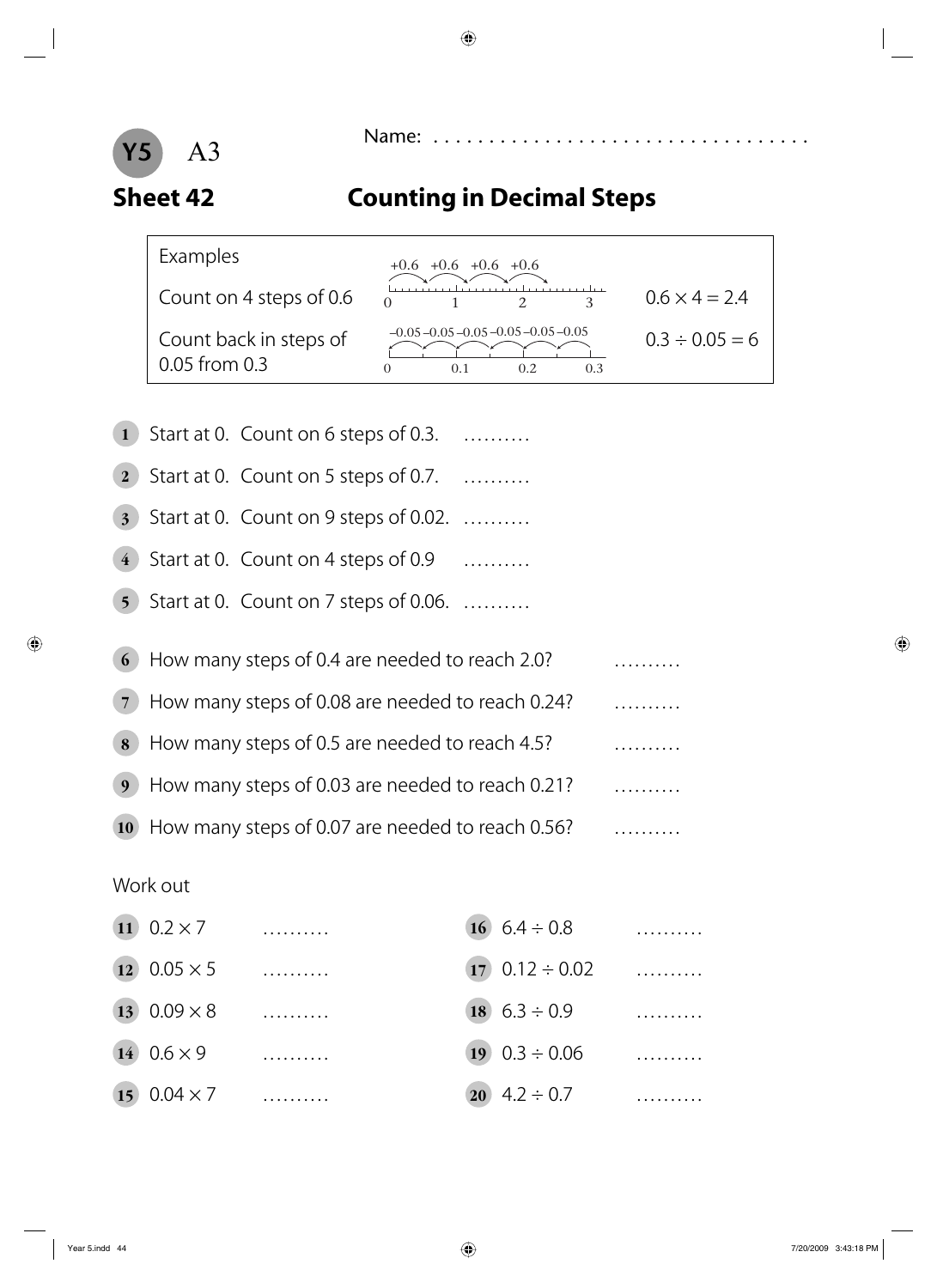

### Sheet 43 Written Method (TU  $\times$  TU)

Work out

| 36<br>$\mathbf{1}$              | 86<br>5 <sup>5</sup>           | 74<br>9                    |
|---------------------------------|--------------------------------|----------------------------|
| $\times$ 14                     | $\times$ 17                    | $\times$ 26                |
| $300(30 \times 10)$             | $\ldots \ldots (80 \times 10)$ | $\left( \right)$<br>. (    |
| $$ 120 (30 $\times$ 4)          | $\ldots \ldots (80 \times 7)$  | . (                        |
| $\ldots$ 60 (6 $\times$ 10)     | $\ldots \ldots (6 \times 10)$  | . (                        |
| $24(6 \times 4)$                | $\frac{1}{\sqrt{2}}$ (6 × 7)   |                            |
|                                 |                                |                            |
| 64<br>$\mathbf{2}$              | 59<br>6                        | 92<br><b>10</b>            |
| $\times$ 23                     | $\times$ 25                    | $\times$ 19                |
| $\ldots \ldots (60 \times 20)$  | $\ldots \ldots (50 \times 20)$ | . (                        |
| $\ldots \ldots (60 \times 3)$   | $\ldots \ldots (50 \times 5)$  | . (                        |
| $\ldots \ldots$ (4 $\times$ 20) | $\ldots \ldots (9 \times 20)$  | .                          |
| $(4 \times 3)$                  | $(9 \times 5)$                 |                            |
|                                 |                                |                            |
| 75<br>3 <sub>1</sub>            | 67<br>7 <sup>1</sup>           | $\overline{11}$<br>48      |
| $\times$ 18                     | $\times$ 56                    | $\times$ 43                |
| $\ldots \ldots (70 \times 10)$  | $\ldots \ldots (60 \times 50)$ | . (                        |
| $\ldots \ldots (70 \times 8)$   | $\ldots \ldots (60 \times 6)$  | . (                        |
| $\ldots \ldots (5 \times 10)$   | $\ldots \ldots (7 \times 50)$  |                            |
| $\frac{1}{\sqrt{5 \times 8}}$   | $(7 \times 6)$                 | $\left($                   |
|                                 |                                |                            |
| 48<br>$\overline{4}$            | 53<br>8                        | 69<br><b>12</b>            |
| 32<br>$\times$                  | $\times$ 39                    | $\frac{24}{ }$<br>$\times$ |
| $\ldots$ (40 $\times$ 30)       | <sup>(50</sup> $\times$ 30)    |                            |
| $\ldots \ldots$ (40 $\times$ 2) | $\ldots \ldots (50 \times 9)$  |                            |
| $\ldots \ldots (8 \times 30)$   | $\ldots \ldots (3 \times 30)$  |                            |

 $(8 \times 2)$  (3 × 9) (3 × 9) (1)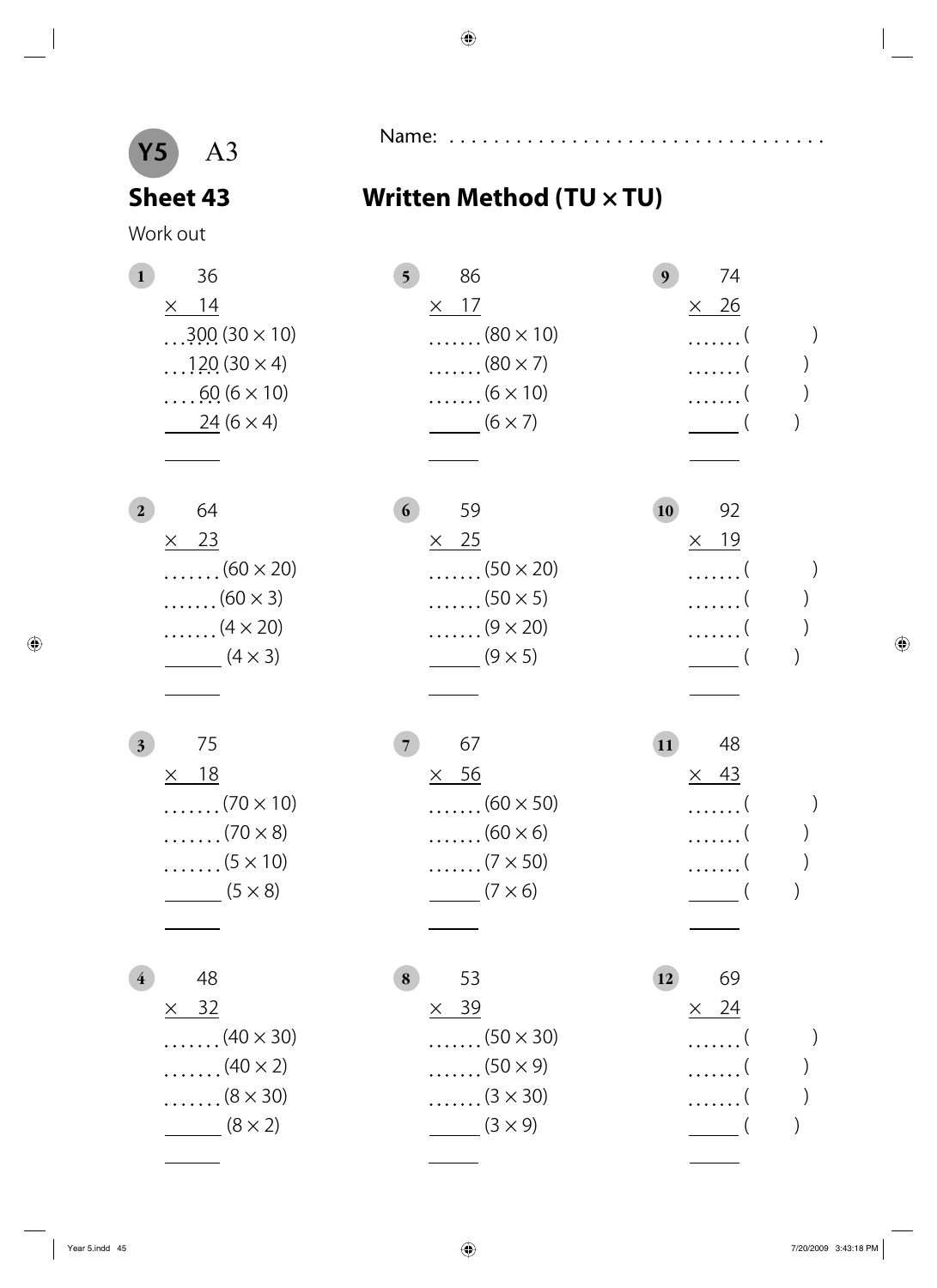

### **Sheet 44 Written Method For Division**

Work out and write the answer in the box. The first problem has been completed as an example.

| $\mathbf{1}$   | $266 \div 8 =  33 r 2 $        | 5 $201 \div 7 =$     | $375 \div 6 =$<br>9 <sup>1</sup>                  |
|----------------|--------------------------------|----------------------|---------------------------------------------------|
|                | 266                            | 201                  | 375                                               |
|                | $-240(8\times30)$              | $-$ (7 $\times$ )    | $-\underline{\hspace{1cm}}$ (<br>$\left( \right)$ |
|                | .26.                           |                      |                                                   |
|                | $-\underline{24} (8 \times 3)$ | $-$ (7 $\times$ )    | $\left( \right)$<br>$-$ (                         |
|                | $\ldots$ .                     |                      |                                                   |
| 2 <sup>1</sup> | $140 \div 3 =$                 | $306 \div 4 =$<br>6) | $399 \div 7 =$<br>10                              |
|                | 140                            | 306                  | 399                                               |
|                | $ (3 \times 40)$               | $ (4 \times )$       | $-$ (                                             |
|                |                                |                      |                                                   |
|                | $- (3 \times 6)$               | $ (4 \times )$       |                                                   |
|                |                                |                      |                                                   |
|                |                                |                      |                                                   |
| 3 <sup>1</sup> | $338 \div 5 =$                 | $351 \div 9 =$<br>7) | $292 \div 8 =$<br>$\overline{11}$                 |
|                | 338                            | 351                  | 292                                               |
|                | $(5 \times 60)$                | $-$ (9 $\times$ )    | $-$ (<br>$\left( \right)$                         |
|                |                                |                      |                                                   |
|                | $(5 \times 7)$                 | $-$ (9 $\times$ )    |                                                   |
|                |                                |                      |                                                   |
| $\overline{4}$ | $205 \div 6 =$                 | $435 \div 8 =$<br>8  | $668 \div 9 =$<br>12                              |
|                | 205                            | 435                  | 668                                               |
|                | $-$ (6 $\times$ 30)            | $-$ (8 $\times$ )    | $-\underline{\hspace{1cm}}$ (                     |
|                |                                |                      |                                                   |
|                | $(6 \times 4)$                 | $ (8 \times )$       | $\left( \right)$                                  |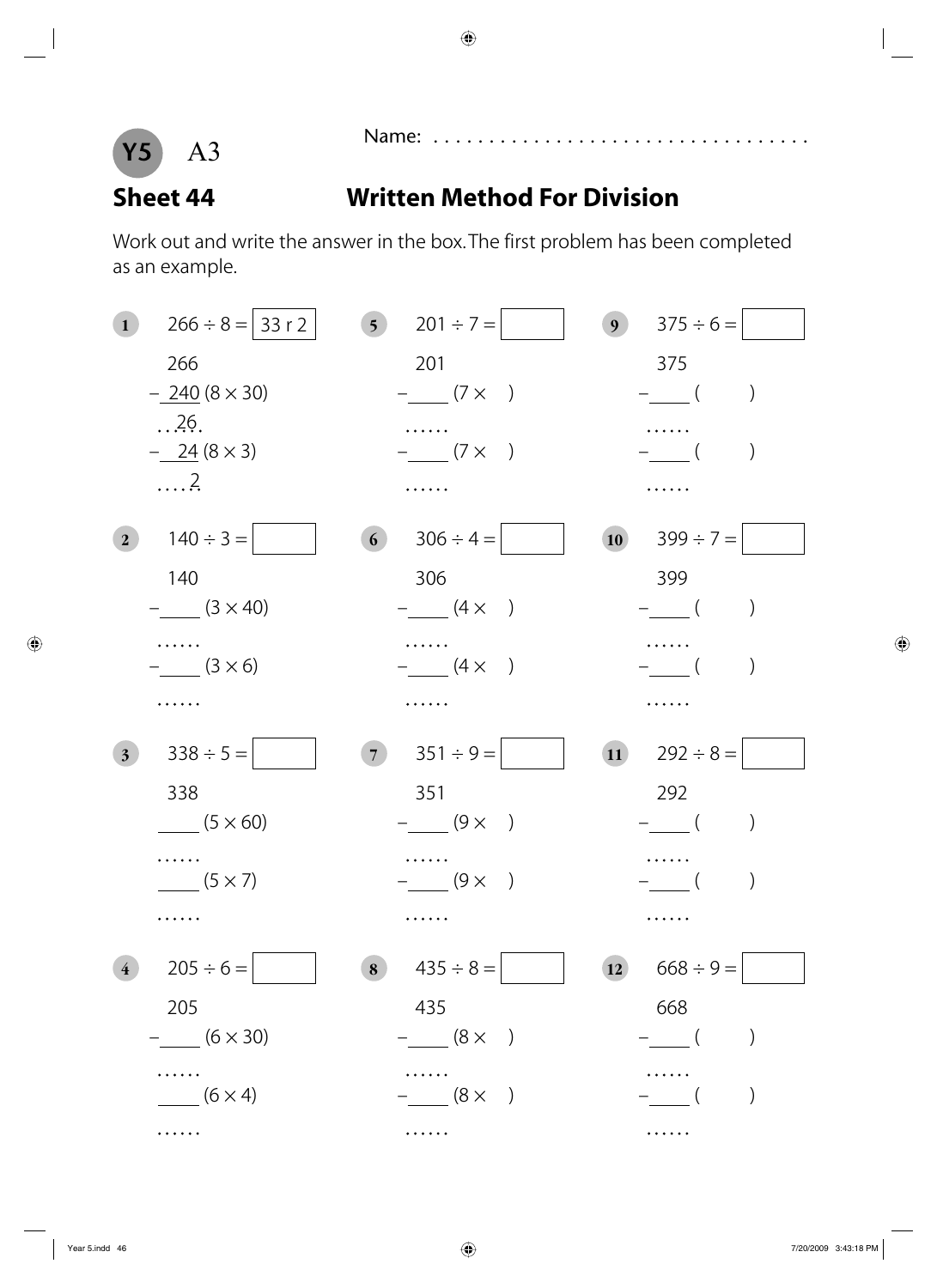



**Sheet 45 Factors**

| It is often useful to think of      | <b>Example</b> The factors of 12:       |
|-------------------------------------|-----------------------------------------|
| factors as pairs of numbers         | $1 \times 12$ $2 \times 6$ $3 \times 4$ |
| whose product is the target number. | Factors of 12: 1, 2, 3, 4, 6, 12        |

Write down all the factors of the following numbers.

| $\begin{array}{ccc} (1) & 9 & 1 & 3 & 9 \end{array}$ | 7 35  |
|------------------------------------------------------|-------|
| $(2)$ 10 $[1, 2, \dots, \dots]$                      |       |
| $(3)$ 17 $\therefore$                                | 9 44  |
| $(4)$ 22                                             |       |
| $\overline{5}$ 24                                    | 11 81 |
|                                                      | 12 60 |
| 6 28                                                 |       |

- 13 Which of the above numbers have an odd number of factors? ..................
- **14** Find 3 other numbers which have an odd number of factors. . . . . . . . . . . . . . . . . . .
- **15** 14 has a factor of 2 and a factor of 7. Find 2 other numbers which have a factor of 2 and of 7. ..................
- 16 Find 3 numbers which have a factor of 3 and of 10 ..................
- **17** Erica is brilliant at Maths. She is 6. She realises that her father's age is a multiple of 6. She also realises that next year, when she will be 7, her father's age will be a multiple of 7. How old is Erica's father?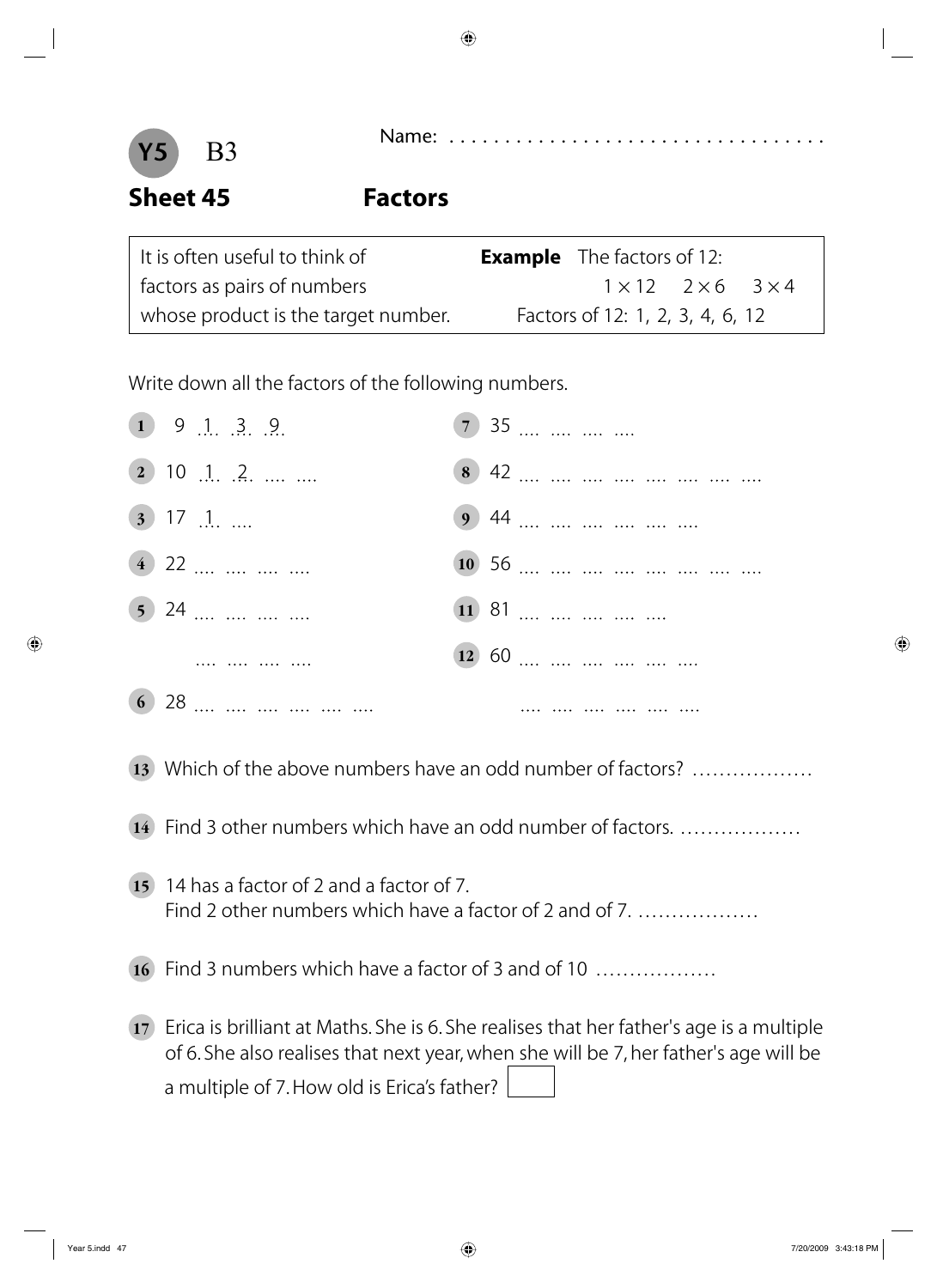



### **Sheet 46 Multiples**

Whole numbers are multiples of:

- 2 if the number is even 10 if the last digit is 0
- 

5 if the last digit is 0 or 5 100 if the last two digits are 00.

Complete the first 8 multiples of the number in the first box.

| $\mathbf{1}$            | $\overline{2}$                                                                                                      | 4    |      | 6               |      |      |                 |      |      |                              |                          |                                      |
|-------------------------|---------------------------------------------------------------------------------------------------------------------|------|------|-----------------|------|------|-----------------|------|------|------------------------------|--------------------------|--------------------------------------|
| $\overline{2}$          | 5                                                                                                                   |      |      |                 |      |      |                 |      |      |                              |                          |                                      |
| $\overline{\mathbf{3}}$ | 10                                                                                                                  |      |      |                 |      |      |                 |      |      |                              |                          |                                      |
| $\overline{\mathbf{4}}$ | 100                                                                                                                 |      |      |                 |      |      |                 |      |      |                              |                          |                                      |
|                         | Write Yes or No.                                                                                                    |      |      |                 |      |      |                 |      |      |                              |                          |                                      |
| 5 <sup>5</sup>          | Is 63 a multiple of 2?                                                                                              |      |      |                 | .    |      | 13              |      |      | Is 89 a multiple of 2?       |                          | .                                    |
| 6                       | Is 115 a multiple of 5?                                                                                             |      |      |                 | .    |      | 14              |      |      | Is 57 a multiple of 5?       |                          | .                                    |
| $\overline{7}$          | Is 90 a multiple of 10?                                                                                             |      |      |                 | .    |      | 15 <sup>2</sup> |      |      |                              | Is 460 a multiple of 10? | . <b>.</b>                           |
| 8                       | Is 250 a multiple of 100?                                                                                           |      |      |                 | .    |      |                 |      |      |                              |                          | <b>16</b> Is 1500 a multiple of 100? |
| 9 <sup>°</sup>          | Is 78 a multiple of 2?                                                                                              |      |      |                 | .    |      |                 |      |      | (17) Is 390 a multiple of 2? |                          | .                                    |
| 10                      | Is 180 a multiple of 5?                                                                                             |      |      |                 | .    |      | <b>18</b>       |      |      | Is 204 a multiple of 5?      |                          | .                                    |
| $\vert$ 11              | Is 75 a multiple of 10?                                                                                             |      |      |                 | .    |      | <b>19</b>       |      |      |                              | Is 906 a multiple of 10? | .                                    |
| $\vert$ 12              | Is 4001 a multiple of 100?                                                                                          |      |      |                 |      |      |                 |      |      |                              |                          | 20 Is 2200 a multiple of 100?        |
|                         | Draw a circle around the numbers which are multiples of:                                                            |      |      |                 |      |      |                 |      |      |                              |                          |                                      |
| 21                      | $\overline{2}$                                                                                                      | 127  | 66   | 245             | 754  | 23   | 10              |      | 150  | 235                          | 270                      | 602                                  |
| 22                      | $\frac{5}{ }$                                                                                                       |      |      | 218 135 351 630 |      | 24)  | $\boxed{100}$   |      |      | 2000 350 7070                |                          | 1300                                 |
| 25)                     | A number is divisible by 4 if the last 2 digits are divisible by 4. Circle the<br>numbers which are divisible by 4. |      |      |                 |      |      |                 |      |      |                              |                          |                                      |
|                         | 1418                                                                                                                |      | 1724 |                 | 1886 |      |                 | 1976 |      | 2362                         |                          |                                      |
|                         |                                                                                                                     | 3148 |      | 3292            |      | 5554 |                 |      | 3000 |                              |                          |                                      |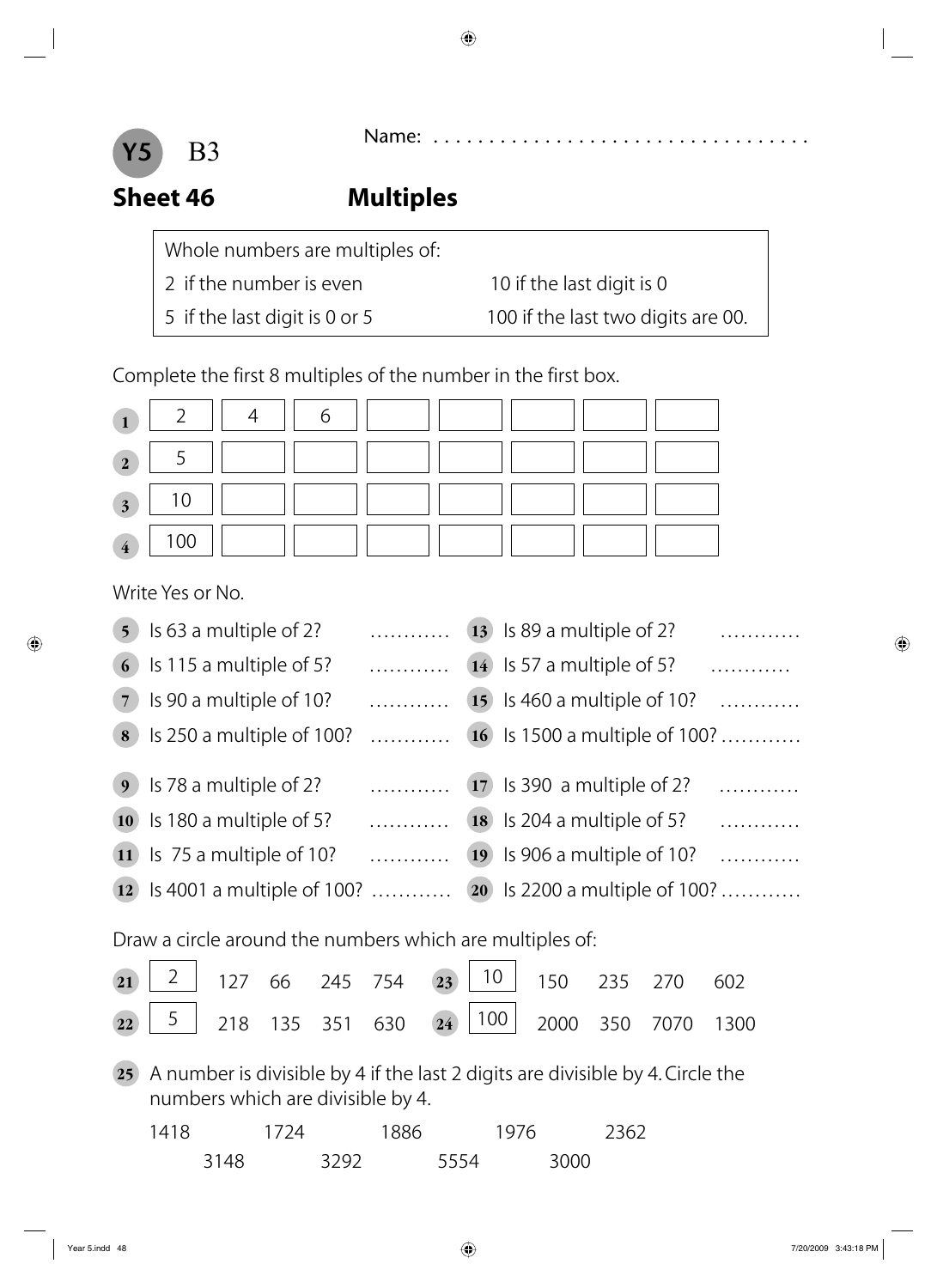



### **Sheet 47 Number Problems**

Write the missing number in the box.





Find the number that lies halfway between each pair of numbers.







Find 2 consecutive numbers with a product of:

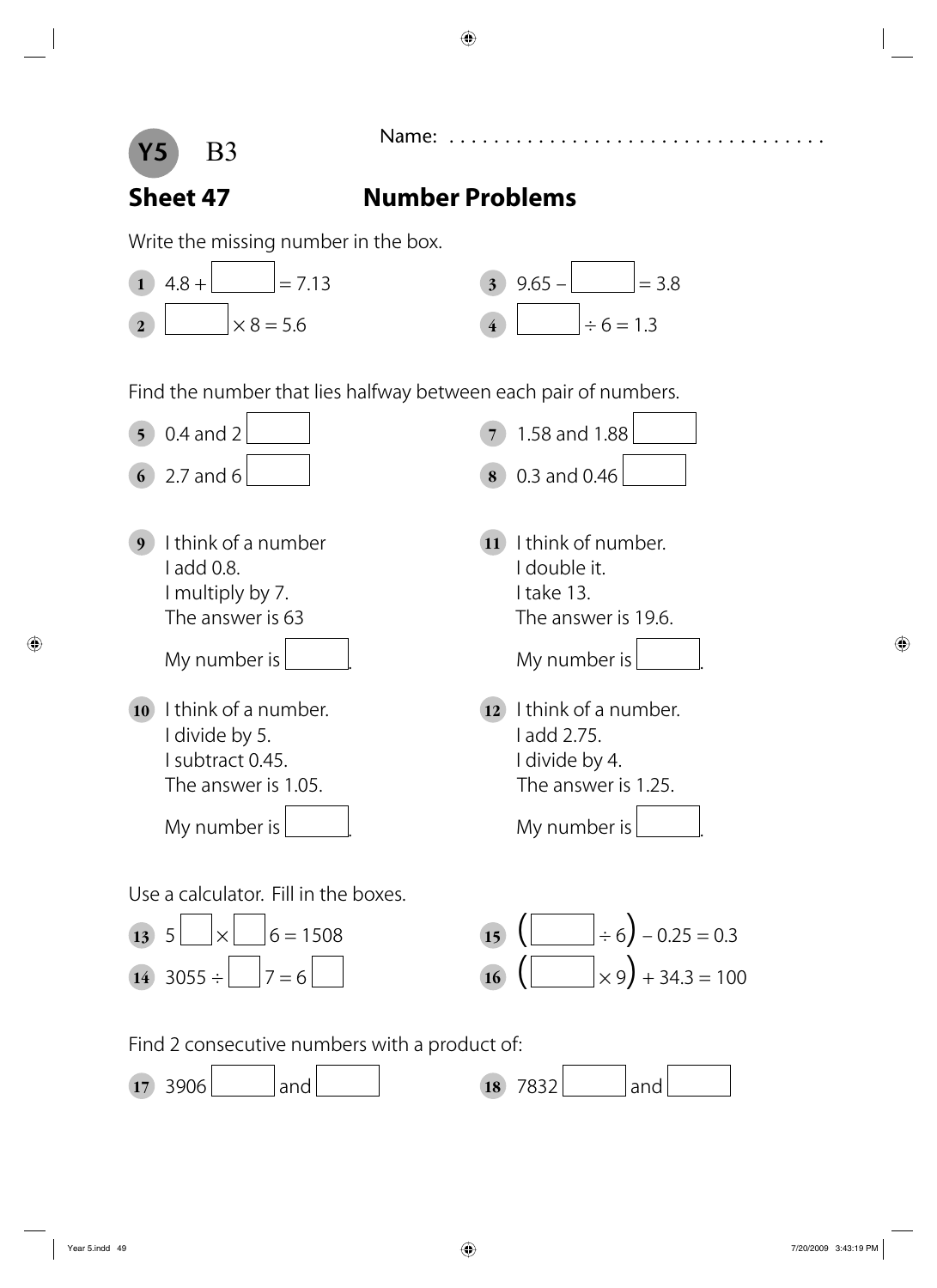



### **Sheet 48 Nets**

**1** This is a net for a closed cube. Draw 3 different nets for a closed cube.

**2** Draw a net for this cuboid. 3 cm 2 cm 4 cm

**3** Decide which of these nets will make a tetrahedron. Write Yes or No in each box.

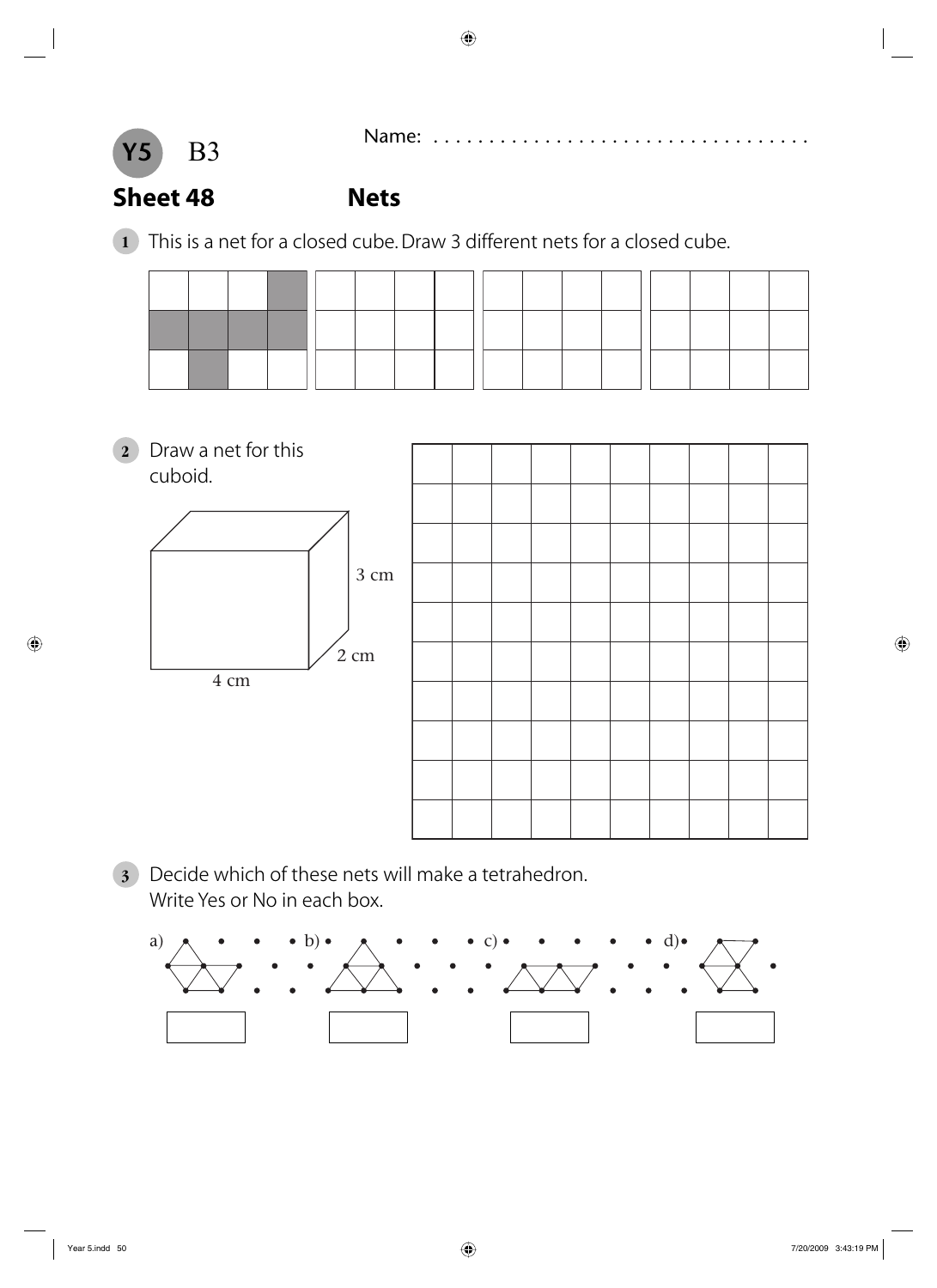

### 26 Temperature  $({}^{\circ}C)$

| - -            |   |  |  |  |  |                   |              |
|----------------|---|--|--|--|--|-------------------|--------------|
| 24             |   |  |  |  |  |                   |              |
| 22             |   |  |  |  |  |                   |              |
|                |   |  |  |  |  |                   |              |
| 20             |   |  |  |  |  |                   |              |
| 18             |   |  |  |  |  |                   |              |
| 16             |   |  |  |  |  |                   |              |
| 14             |   |  |  |  |  |                   |              |
|                |   |  |  |  |  |                   |              |
| 12             |   |  |  |  |  |                   |              |
| 10             |   |  |  |  |  |                   |              |
| 8              |   |  |  |  |  |                   |              |
| 6              |   |  |  |  |  |                   |              |
|                |   |  |  |  |  |                   |              |
| $\overline{4}$ |   |  |  |  |  |                   |              |
| $\overline{c}$ |   |  |  |  |  |                   |              |
| $\overline{0}$ |   |  |  |  |  |                   |              |
|                |   |  |  |  |  |                   |              |
| $-2$           | F |  |  |  |  | M A M J J A S O N | $\mathbf{D}$ |
|                |   |  |  |  |  |                   |              |

| Month     | Temperature (°C) |
|-----------|------------------|
| January   |                  |
| February  | -1               |
| March     | 3                |
| April     | 9                |
| May       | 17               |
| June      | 21               |
| July      | 24               |
| August    | 25               |
| September | 22               |
| October   | 15               |
| November  | 9                |
| December  |                  |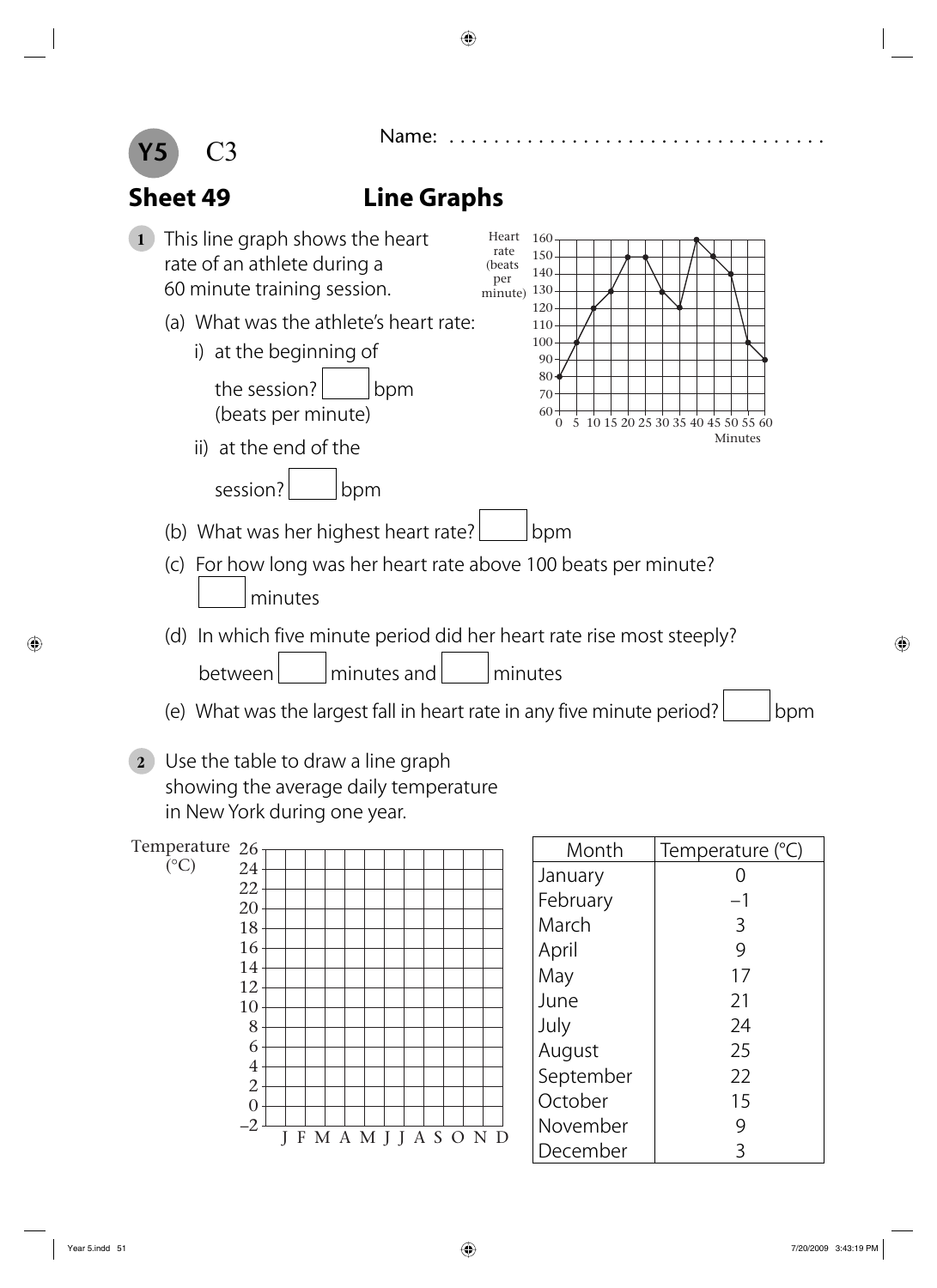## **Sheet 50 Length**

**Y5**

| Examples $10 \text{ mm} = 1 \text{ cm}$ | 100 cm = $1m$    | 1000 m = 1 km    |  |  |
|-----------------------------------------|------------------|------------------|--|--|
| $5 \text{ mm} = 0.5 \text{ cm}$         | 20 cm = $0.2$ m  | $700 m = 0.7 km$ |  |  |
| $68 \text{ mm} = 6.8 \text{ cm}$        | 240 cm = $2.4$ m | 4300 m = 4.3 km  |  |  |

Write the missing number in the box.



Read the measurement shown by each arrow. Write the measurement using the required units.

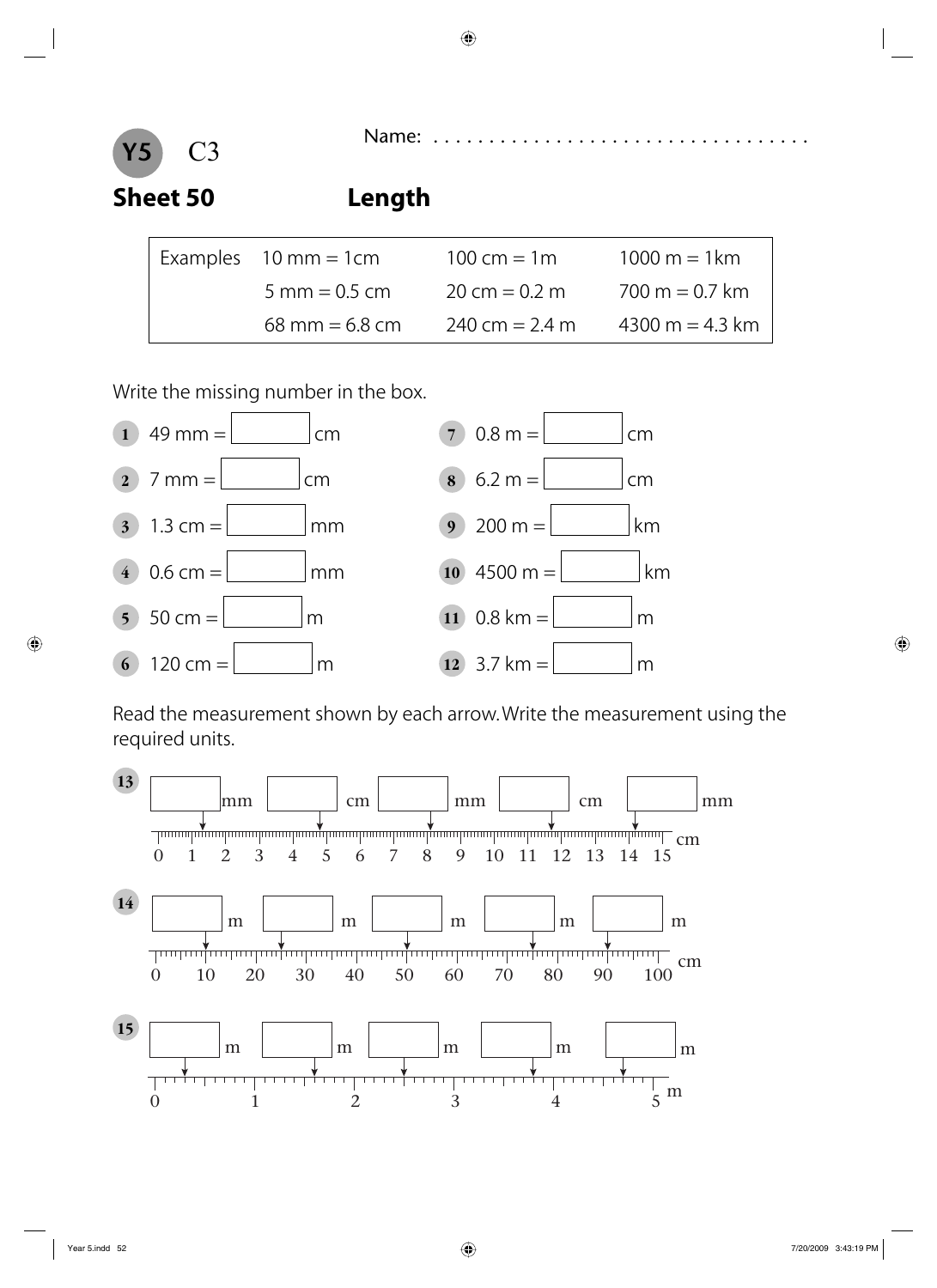

### **Sheet 51** Probability

- **1** Use a pack of 52 playing cards. Remove the jokers . Shuffle the cards or ask someone to do this for you.
- **2** Turn over the top card. Record the suit on the tally chart below. Turn over the next card. Record the suit on the tally chart. Repeat this until you have turned over 10 cards. Put the 10 cards back in the pack and shuffle the cards well.

| Suit                | Tally | Total |
|---------------------|-------|-------|
| Hearts              |       |       |
| Clubs               |       |       |
| Diamonds            |       |       |
| <sup> </sup> Spades |       |       |

**3** Now fill in the Expected Frequency column of the table below for turning over 100 cards.

| Suit            | <b>Expected Frequency</b> | Actual Frequency |
|-----------------|---------------------------|------------------|
| <b>Hearts</b>   |                           |                  |
| Clubs           |                           |                  |
| <b>Diamonds</b> |                           |                  |
| Spades          |                           |                  |

- **4** Continue turning over the top card of your pack and recording the card on the tally chart. Remember to replace the cards and shuffle after turning over 10 cards. Continue until you have turned over and recorded 100 cards.
- **5** Work out the totals on your tally chart. Record the totals in the Actual Frequency column of the above table.
- **6** Use the language of probability to describe the probability of turning over a card and it is:
	-
	-
	- c) a spade or diamond . . . . . . . . . . . . . . . . . . . g) not red or black . . . . . . . . . . . . . . . . . . .
	- d) red or black . . . . . . . . . . . . . . . . . . . h) an ace . . . . . . . . . . . . . . . . . . .
	- a) a heart . . . . . . . . . . . . . . . . . . . e) not a heart . . . . . . . . . . . . . . . . . . .
	- b) red . . . . . . . . . . . . . . . . . . . f ) not red . . . . . . . . . . . . . . . . . . .
		-
		-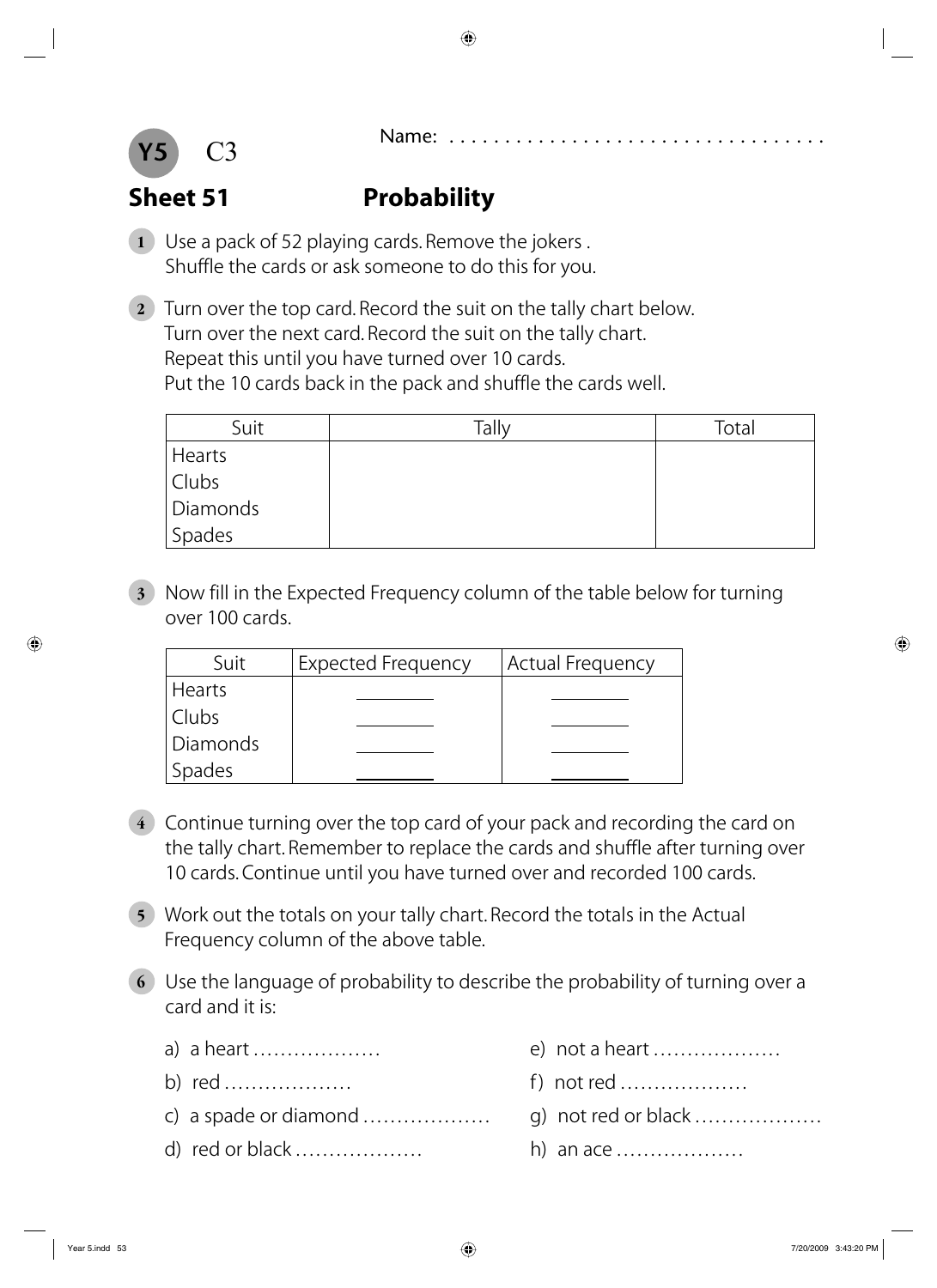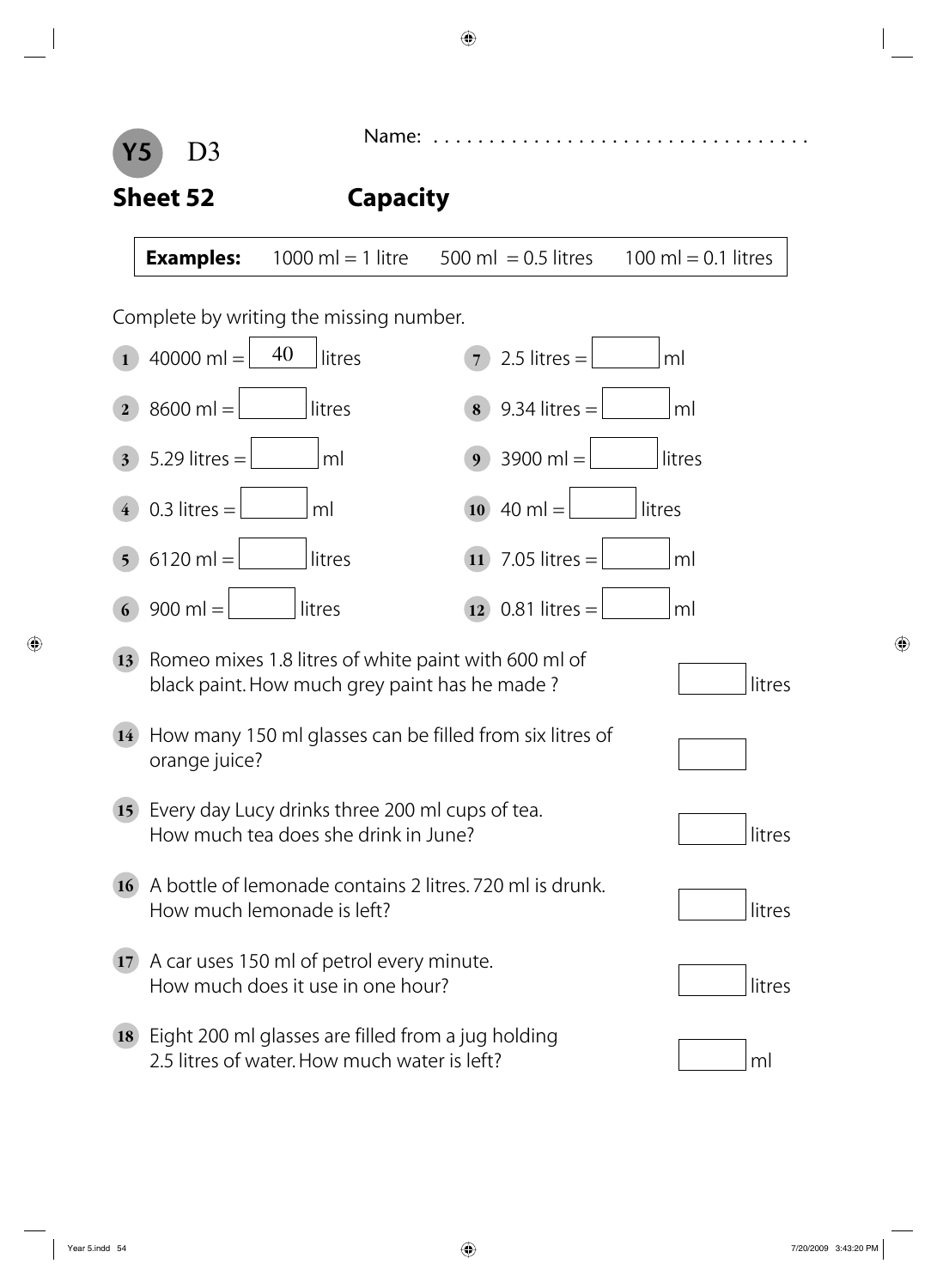

### **Sheet 53 Timetables**

**1** Complete the table showing the times of coaches from London to towns and cities throughout Britain.

| <b>DESTINATION</b> | <b>DEPART</b> | <b>ARRIVE</b> | <b>LENGTH OF JOURNEY</b> |
|--------------------|---------------|---------------|--------------------------|
| Aberdeen           | 09:30         | 21:00         | 11 h 30 mins.            |
| Birmingham         | 19:30         |               | 2 h 40 mins.             |
| Blackpool          |               | 17:45         | 6 h 35 mins.             |
| Cambridge          | 07:15         | 09:10         |                          |
| Derby              | 16:50         |               | 3 h 35 mins.             |
| Dundee             | 08:40         | 19:10         |                          |
| Glasgow            | 22:00         |               | 8 h 40 mins.             |
| Hull               |               | 18:15         | 5 h 50 mins.             |
| Leicester          | 18:20         |               | 2 h 45 mins.             |
| Manchester         | 10:30         | 15:20         |                          |
| Newcastle          |               | 06:10         | 6 h 40 mins.             |
| Reading            | 19:55         |               | 1 h 25 mins.             |
| Sheffield          |               | 13:00         | 3 h 30 mins.             |
| Sunderland         | 13:35         | 20:30         |                          |

- **2** Return journeys take the same time as outward journeys. Write the time you would expect each coach to reach London.
	- 10:40 from Sheffield . . . . . . . . . . . . 20:00 from Aberdeen . . . . . . . . . . . . 17:15 from Manchester . . . . . . . . . . . . 08:20 from Newcastle . . . . . . . . . . . .



| 14:50 from Blackpool |
|----------------------|
| 12:20 from Leicester |
| 21:45 from Reading   |
| 22:30 from Dundee    |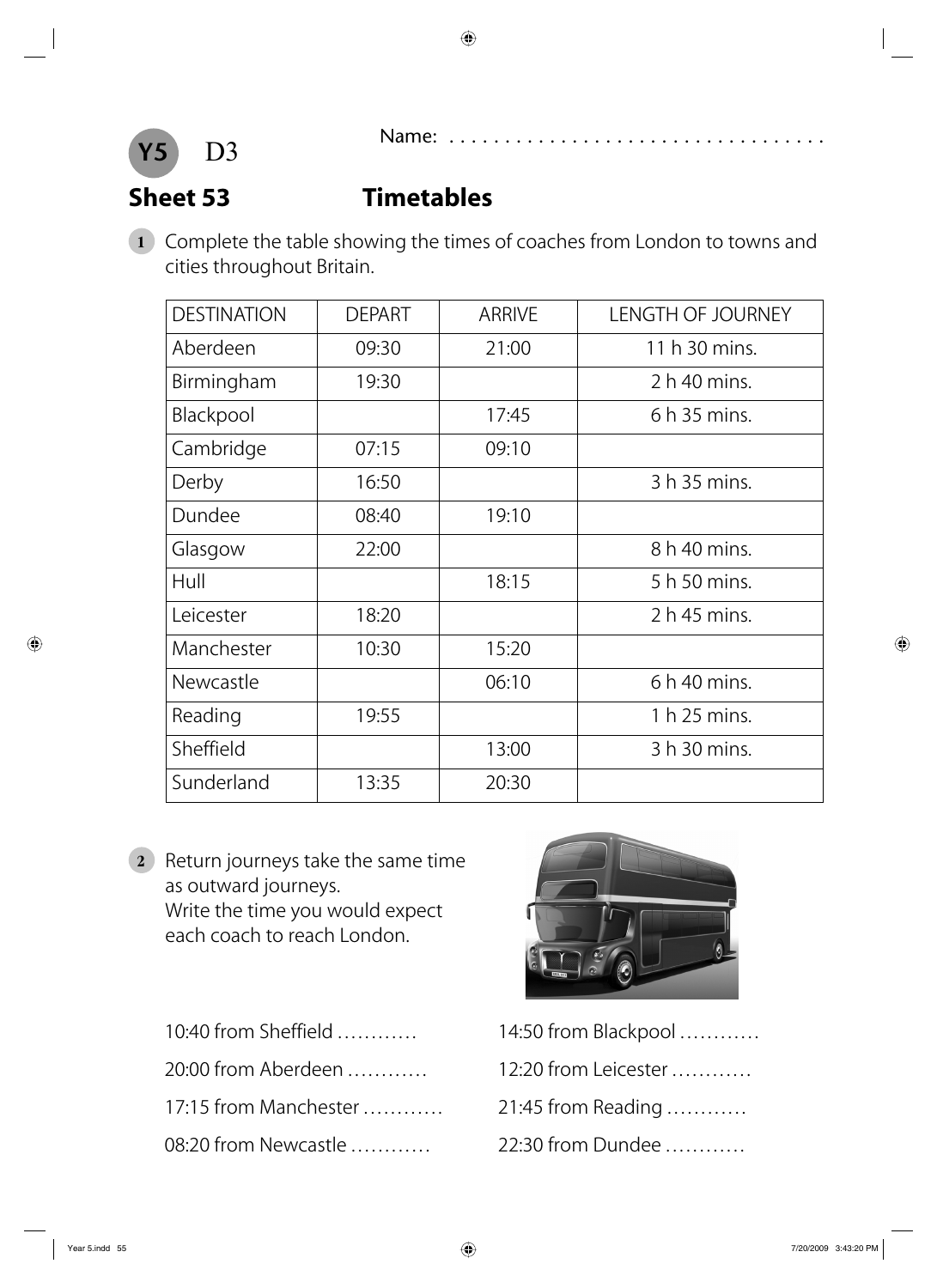

### **Sheet 54** Angles on a Straight Line



Write the missing angle on the line.

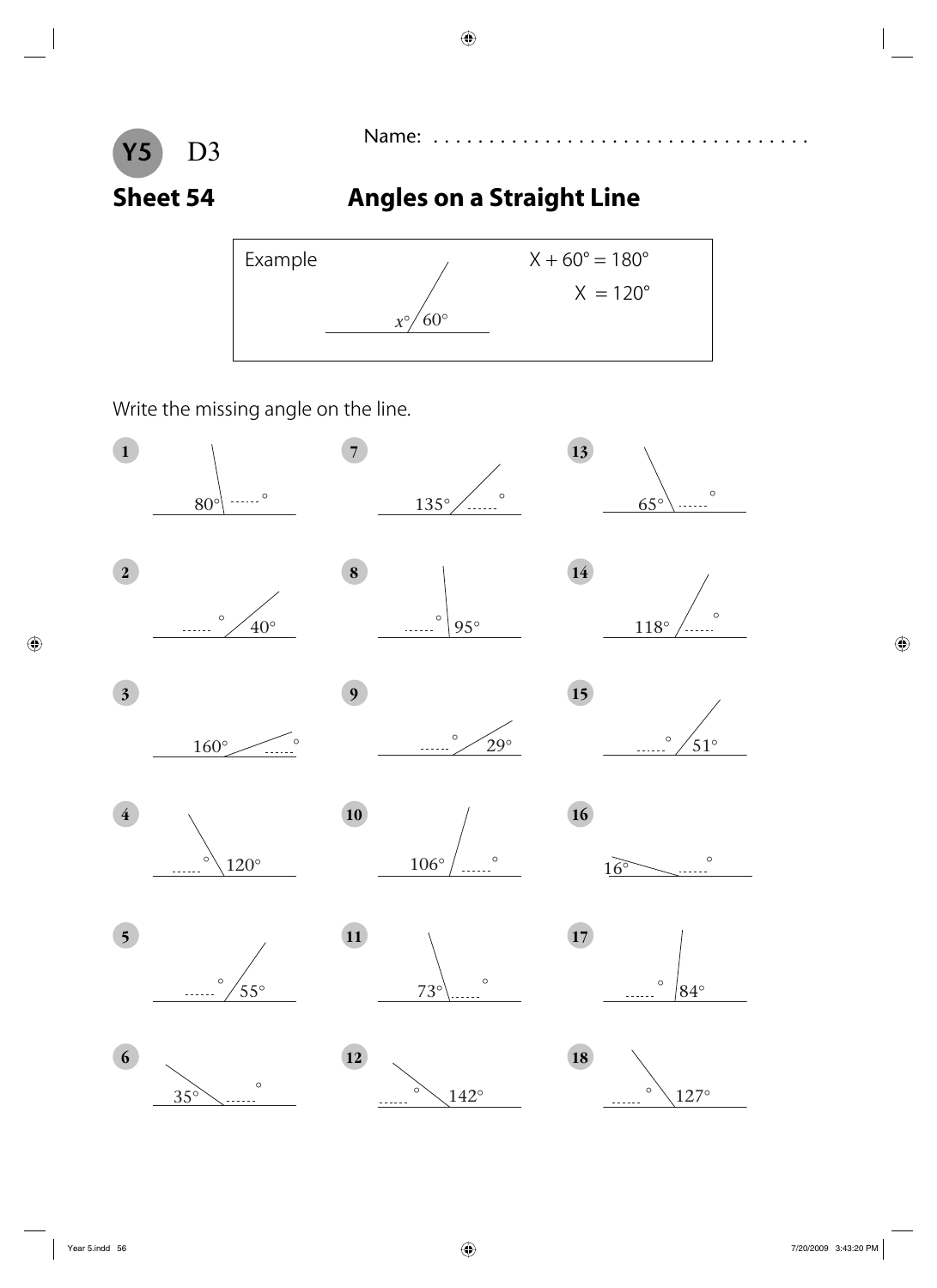

**Sheet 55 Constructing Shapes**

Use a set square and a ruler to construct the shapes. Draw and measure a diagonal. Write the measurement neatly by the diagonal.



Construct the right-angled triangle shown. Write the length of the longest side.



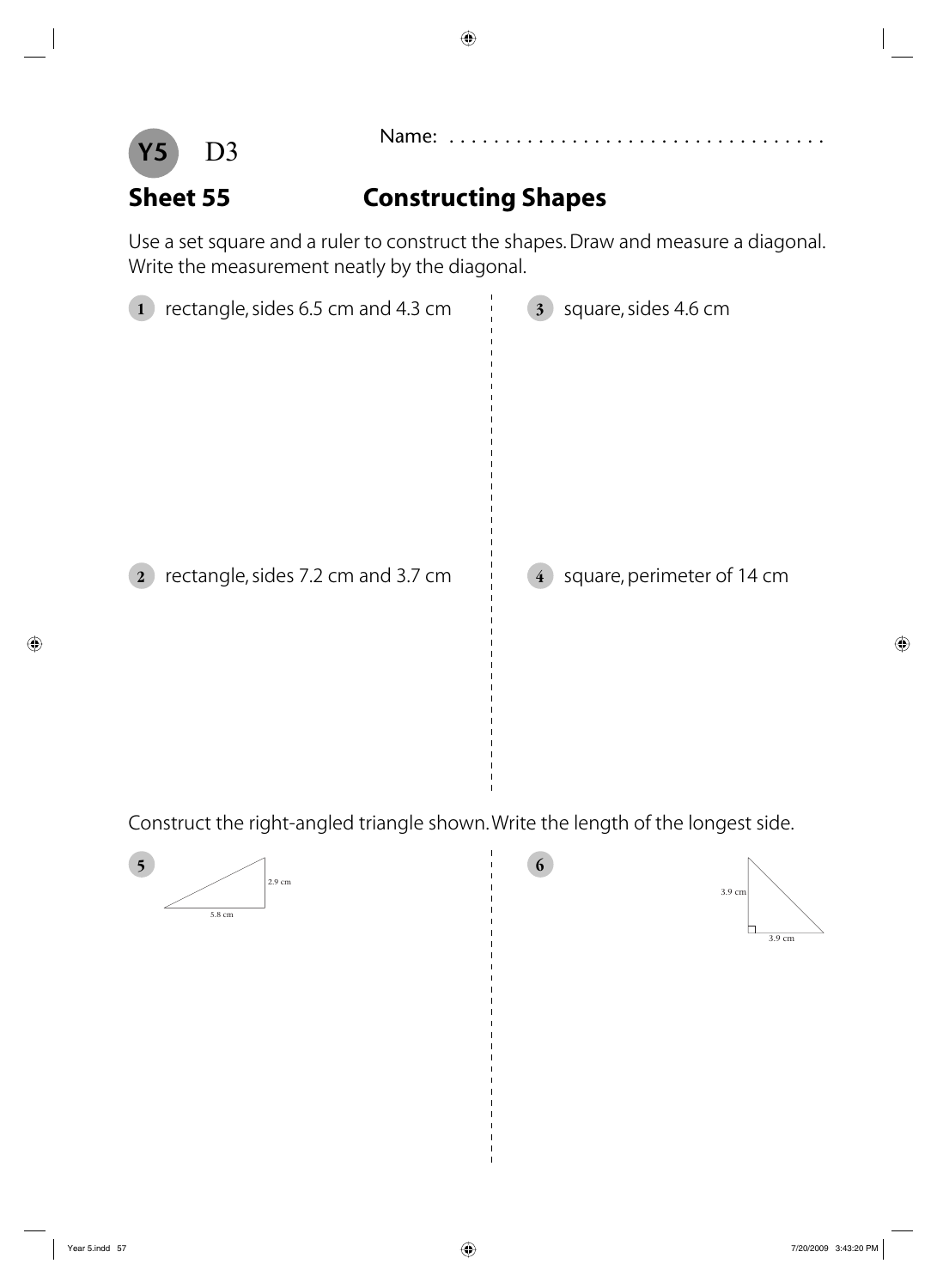

## **Sheet 56** Reflections

Shade the reflection of each shape in the mirror line.



















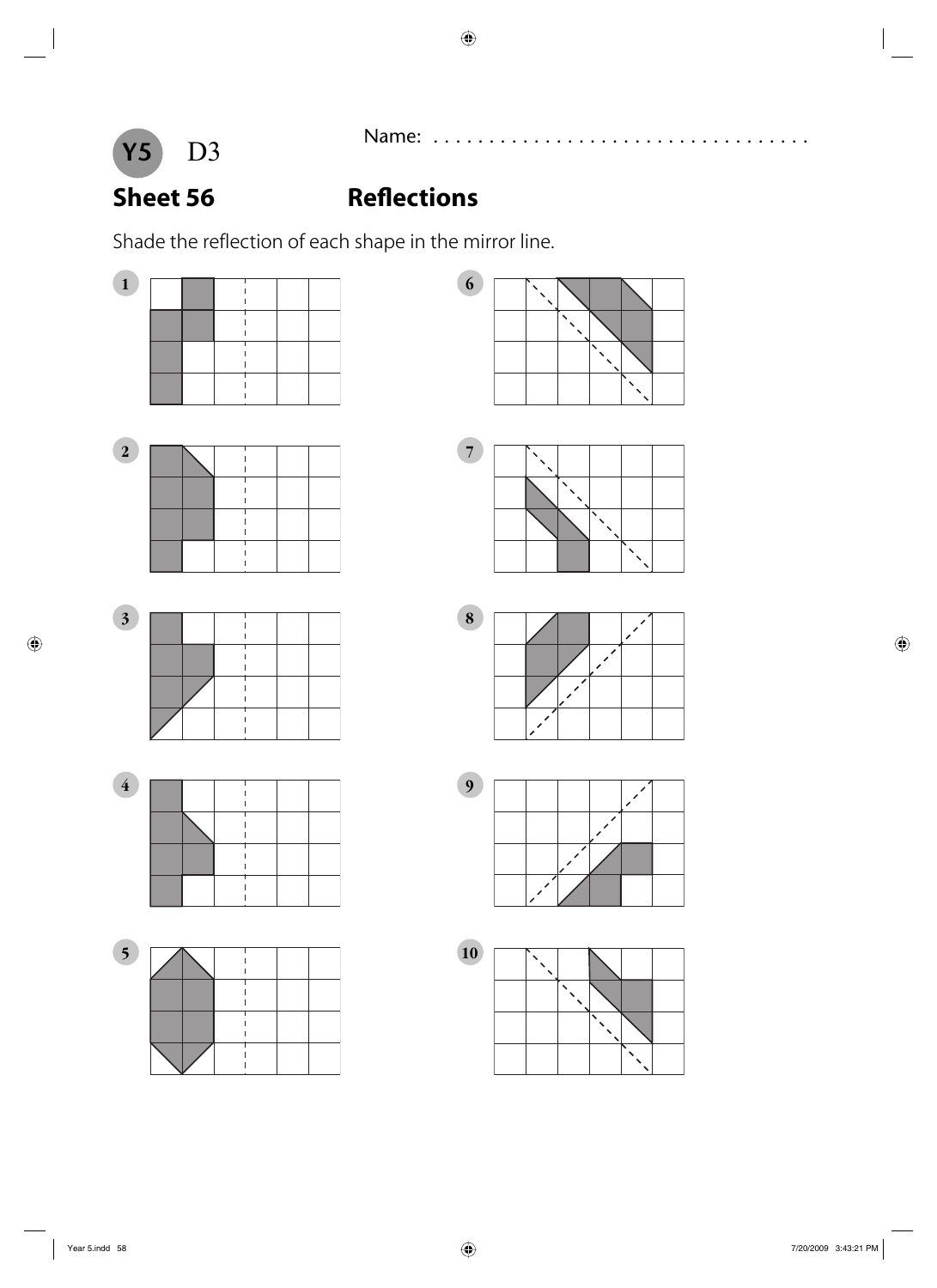|                                       | E3                                                                                                                                  | Name:                                                                                      |                                                    |  |  |  |  |
|---------------------------------------|-------------------------------------------------------------------------------------------------------------------------------------|--------------------------------------------------------------------------------------------|----------------------------------------------------|--|--|--|--|
|                                       | <b>Sheet 57</b>                                                                                                                     | <b>Ratio and Proportion</b>                                                                |                                                    |  |  |  |  |
|                                       | Rewrite the recipe<br>for 1 person.                                                                                                 | <b>BANANA SHAKE</b><br>4 bananas<br>1 litre of milk<br>60 g almonds<br>Serves <sub>4</sub> | Rewrite the recipe<br>$\mathbf{2}$<br>for 8 people |  |  |  |  |
|                                       |                                                                                                                                     |                                                                                            |                                                    |  |  |  |  |
|                                       | Complete the patterns by shading squares.                                                                                           |                                                                                            |                                                    |  |  |  |  |
| $\overline{\mathbf{3}}$               | 1 in every 3 squares is shaded.                                                                                                     |                                                                                            |                                                    |  |  |  |  |
| 1 shaded square for every 1 unshaded. |                                                                                                                                     |                                                                                            |                                                    |  |  |  |  |
| $\overline{\mathbf{5}}$               | 1 in every 6 squares is shaded.                                                                                                     |                                                                                            |                                                    |  |  |  |  |
|                                       | 1 shaded squares for every 3 unshaded.                                                                                              |                                                                                            |                                                    |  |  |  |  |
|                                       | 1 in every 4 squares is shaded.                                                                                                     |                                                                                            |                                                    |  |  |  |  |
| 8                                     | 1 shaded square for every 2 unshaded.                                                                                               |                                                                                            |                                                    |  |  |  |  |
|                                       | In a display of 100 flowers there are 2 roses for every 3 carnations.<br>How many roses are there?                                  |                                                                                            |                                                    |  |  |  |  |
| <b>10</b>                             | A necklace has 50 beads. 3 in every 10 are green.<br>How many of the beads are not green?                                           |                                                                                            |                                                    |  |  |  |  |
| <b>11</b>                             | There are 120 passengers on a train. 3 in every 8 are adults.<br>How many of the passengers are adults?                             |                                                                                            |                                                    |  |  |  |  |
| <b>12</b>                             | An orchard has 5 apple trees for every 2 pear trees.<br>There are 350 trees in the orchard altogether.<br>How many are apple trees? |                                                                                            |                                                    |  |  |  |  |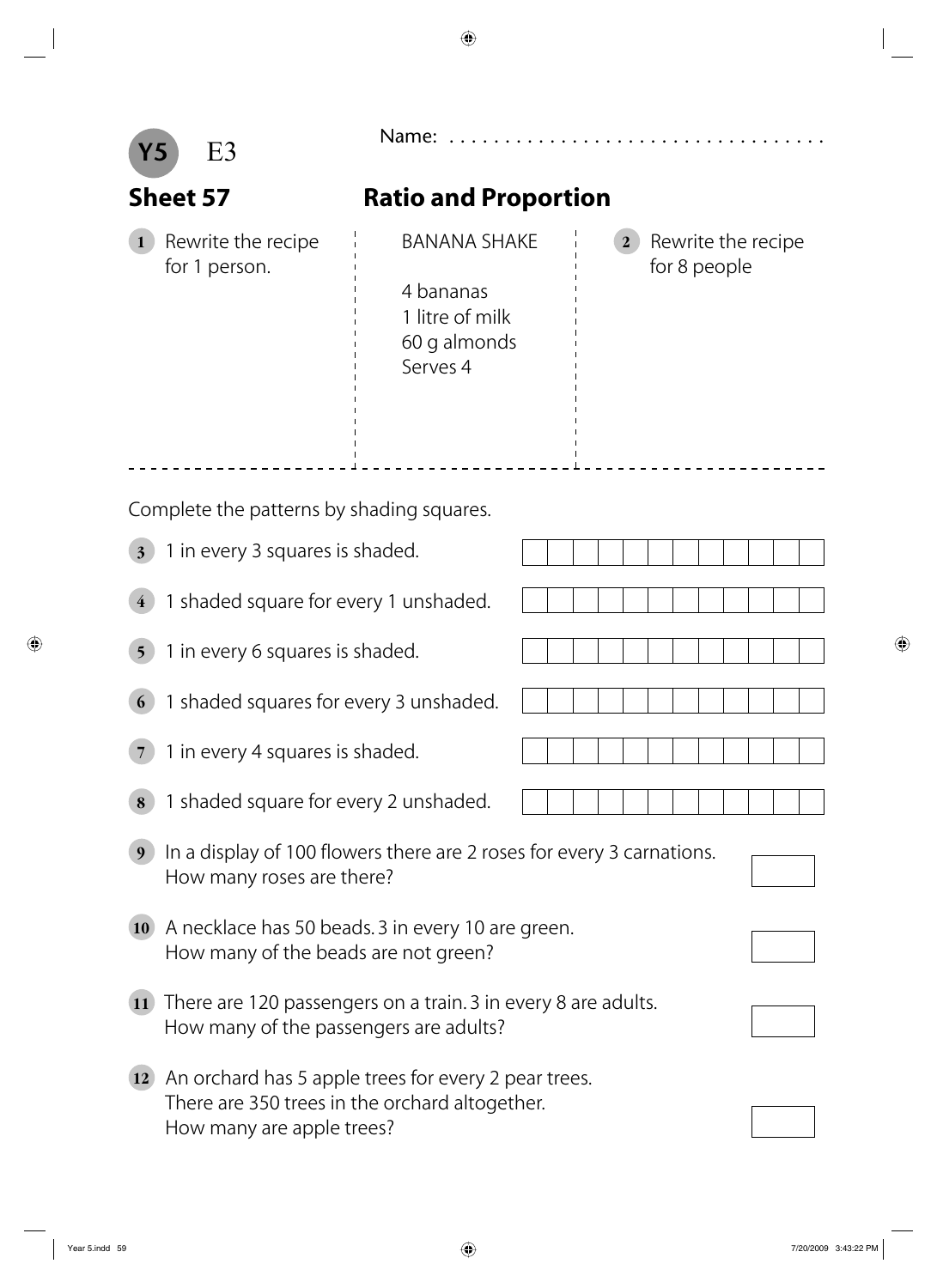



### **Sheet 58 Fractions, Decimals, Percentages**

Shade the fraction shown. Write as a decimal fraction and as a percentage.



| Fractions        | Decimals | Percentages |
|------------------|----------|-------------|
| $\frac{28}{100}$ |          |             |
|                  | 0.9      |             |
|                  |          | 50%         |
|                  | 0.07     |             |
| $\frac{1}{10}$   |          |             |
|                  | 0.25     |             |
|                  |          | 30%         |
|                  |          | 52%         |
| $\frac{9}{100}$  |          |             |
|                  |          | 75%         |
| $rac{2}{5}$      |          |             |
|                  | 0.65     |             |



**5** Complete the table. **Give the answer as a decimal.** 

| 60.9<br>. |  |  |  |  |  |  |
|-----------|--|--|--|--|--|--|
|-----------|--|--|--|--|--|--|

- **7**  $\frac{1}{4} + 0.36$  .........
- **8** 0.57 +  $\frac{3}{10}$ . . . . . . . .
- **9**  $\frac{1}{2}$  0.2 .........
- **10**  $0.99 \frac{38}{100}$  .........
- 11  $\frac{5}{100} + 0.5$  .........

Give the answer as a percentage.

- **12**  $70\% \frac{4}{10}$  $\frac{4}{10}$  ..........
- **13**  $0.14 + 44\%$  ..........
- $14 \quad 66\% 0.1$  ..........

. . . . . . . .

- 15  $\frac{3}{4} + 7\%$  .........
- **16**  $0.8 \frac{49}{100}$
- **17**  $\frac{1}{5} + 0.15$  .........

**18** Josh has £5. He spends one quarter of his money on a pen and

70% on a book. How much does he have left? £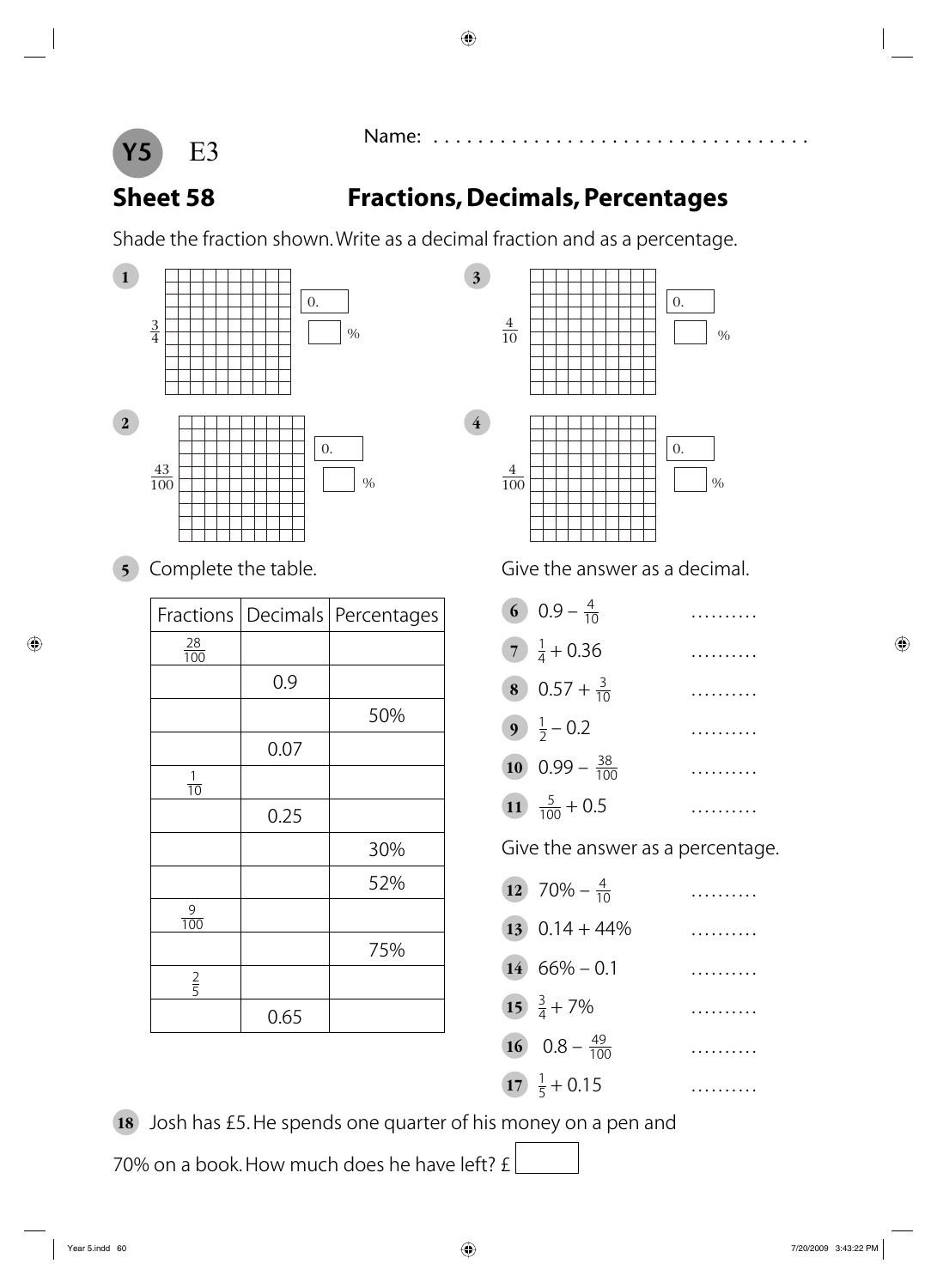

### **Sheet 59 Fractions/Percentages of Amounts**

| Examples | $\frac{3}{5}$ of 90p              | 10% of 60            | 30% of 90p = $\frac{3}{10}$ of 90p                             |
|----------|-----------------------------------|----------------------|----------------------------------------------------------------|
|          | $(\frac{1}{5}$ of 90p) $\times$ 3 | $\frac{1}{10}$ of 60 | $=\left(\frac{1}{10} \text{ of } 90 \text{ p}\right) \times 3$ |
|          | $18p \times 3$                    |                      | $= 9p \times 3$                                                |
|          | 54p                               |                      | $= 27p$                                                        |

### Work out

|    |                                                                              |    |                | 9 $\frac{5}{6}$ of 12 kg           |  |
|----|------------------------------------------------------------------------------|----|----------------|------------------------------------|--|
|    |                                                                              |    |                |                                    |  |
|    |                                                                              |    |                |                                    |  |
|    | 4 $\frac{1}{6}$ of £48  8 $\frac{4}{5}$ of 15 p  12 $\frac{9}{10}$ of 250 ml |    |                |                                    |  |
|    | Work out                                                                     |    |                |                                    |  |
|    | 13 10% of 20  17 10% of 1 metre  21 10% of 5 kg                              |    |                |                                    |  |
|    | 14 10% of 80  18 20% of £3.60  22 40% of 60 cm                               |    |                |                                    |  |
|    | 15 20% of 50  19 5% of 1 litre  23 80% of 200 ml                             |    |                |                                    |  |
|    | 16 40% of 70  20 30% of 400 g  24 30% of £15                                 |    |                |                                    |  |
| 25 | 320 people on a plane.<br>One eighth are girls.                              | 27 | Jodie has £30. | She spends two fifths in one shop. |  |
|    | 10% are boys.                                                                |    |                | She spends 30% in another shop.    |  |
|    | are adults.                                                                  |    | She has $E $   | left.                              |  |

**26** 600g of dog food. **28** A book has 180 pages. Rex has one quarter. **Example 20 Figure** Lynne reads two ninths one day. Rover has 20%. The reads 20% the next day. g are left. She has read pages.